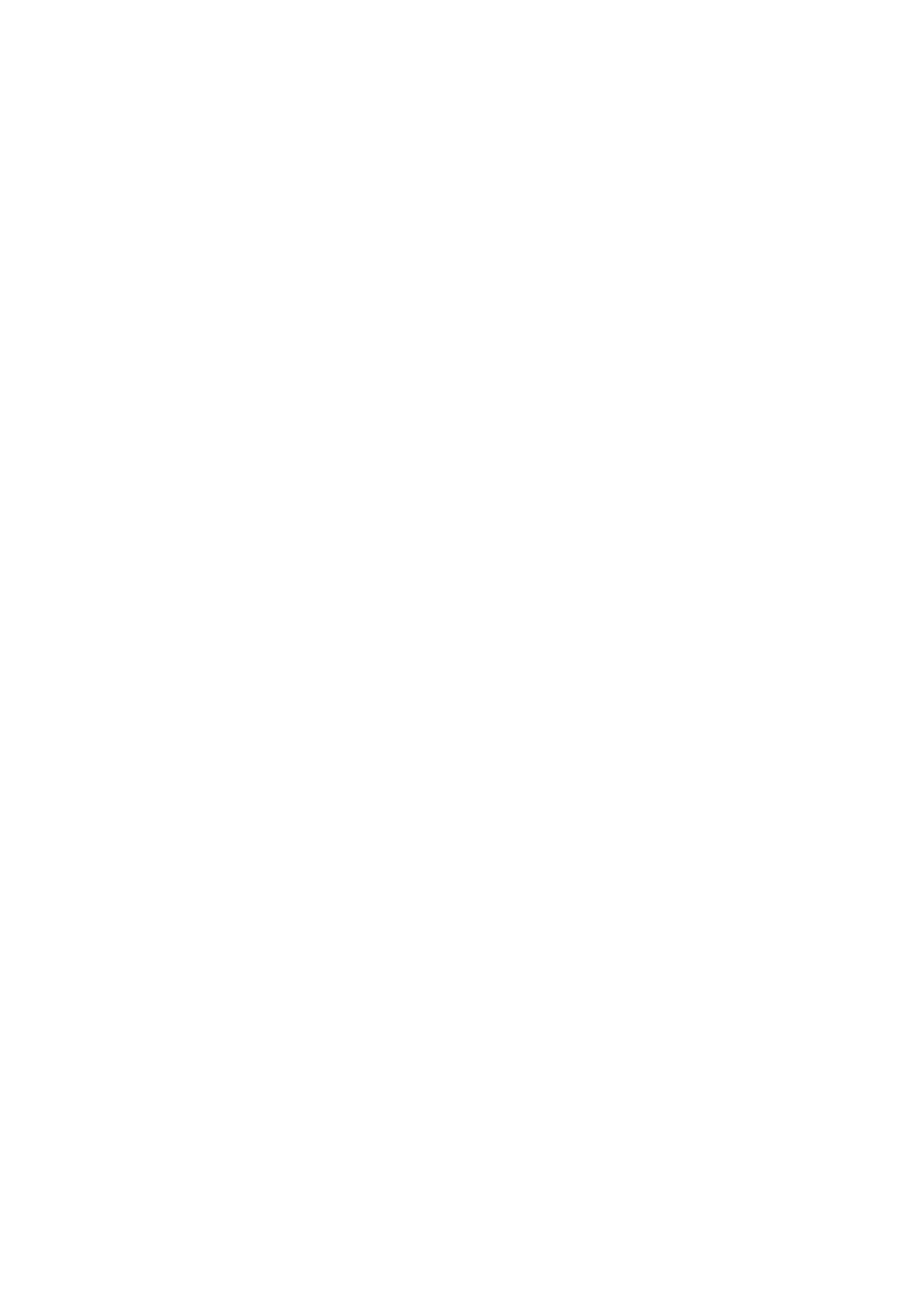## Acidic water discharge criteria for saline aquatic ecosystems in the WA Wheatbelt – a technical discussion paper

by BP Degens

Department of Water Salinity and land use impacts series Report no. SLUI 65 January 2013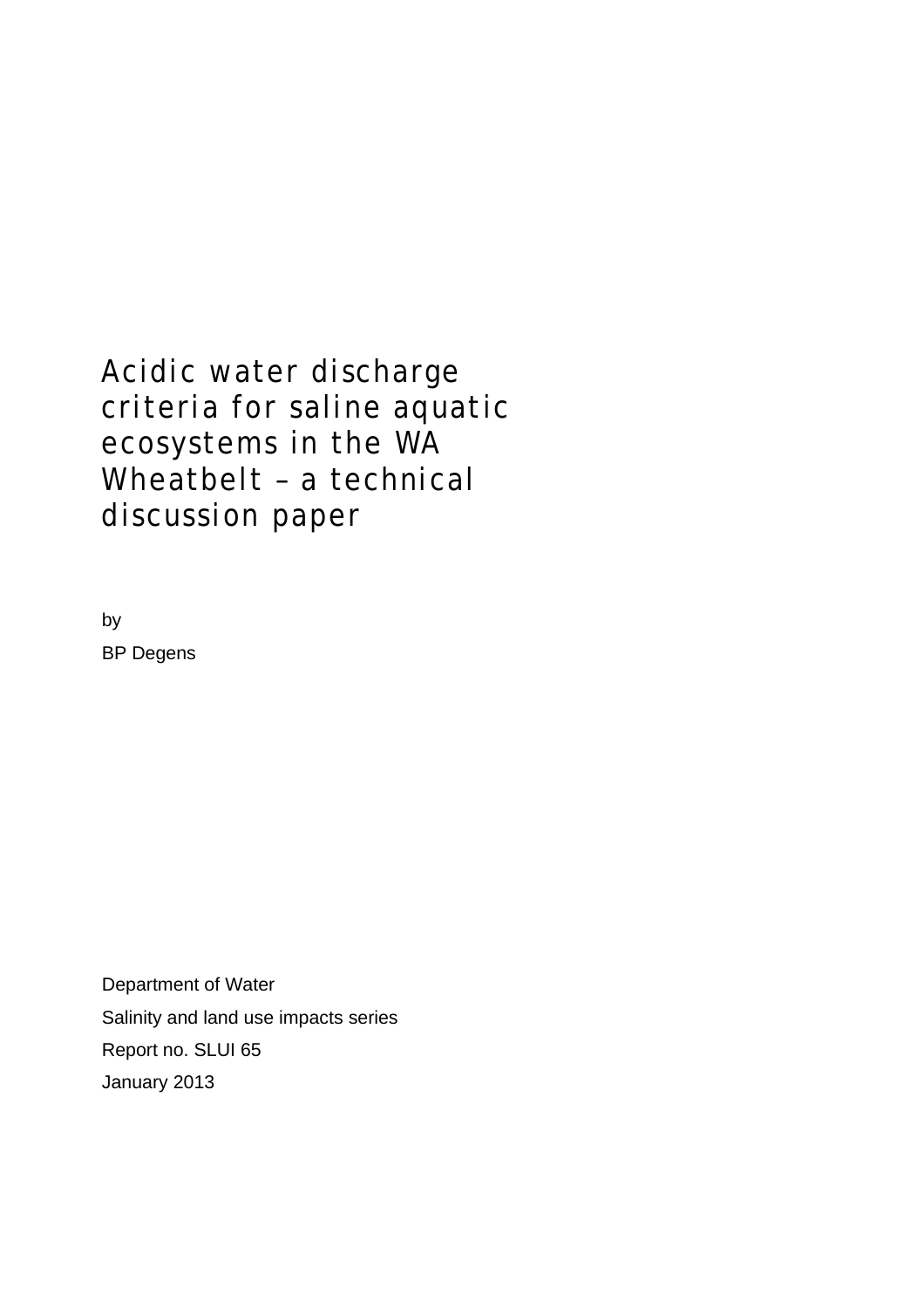Department of Water 168 St Georges Terrace Perth Western Australia 6000 Telephone +61 8 6364 7600 Facsimile +61 8 6364 7601 National Relay Service 13 36 77 www.water.wa.gov.au

© Government of Western Australia 2013

January 2013

This work is copyright. You may download, display, print and reproduce this material in unaltered form only (retaining this notice) for your personal, non-commercial use or use within your organisation. Apart from any use as permitted under the *Copyright Act 1968*, all other rights are reserved. Requests and inquiries concerning reproduction and rights should be addressed to the Department of Water.

ISSN 1449-5252 (online)

ISBN 978-1-922124-17-3 (online)

#### **Recommended reference**

Degens, BP 2013, *Acidic water discharge criteria for saline aquatic ecosystems in the WA Wheatbelt – a technical discussion paper*, Salinity and land use impacts series, Report no. SLUI 65, Department of Water, 30p.

#### **Acknowledgements**

The Department of Water thanks Margaret Smith and Jasmine Rutherford of the Department of Environment and Conservation and Adam Lillcrap and Andrew Watson of the Department of Agriculture and Food for their review comments in preparing this publication. Toxicity testing in this report was funded by the WA Natural Resource Management program (2009–2010) under the project 'Implementing drainage governance and best management approaches to waterways and wetlands in the Wheatbelt (State ID 09037)'.

For more information about this report, contact Dr Brad Degens, Senior Soil and Water Scientist.

**Cover**: measuring pH in the Cowcowing Lakes system, (photo courtesy: Paul Shand, CSIRO)

#### **Disclaimer**

This document has been published by the Department of Water. Any representation, statement, opinion or advice expressed or implied in this publication is made in good faith and on the basis that the Department of Water and its employees are not liable for any damage or loss whatsoever which may occur as a result of action taken or not taken, as the case may be in respect of any representation, statement, opinion or advice referred to herein. Professional advice should be obtained before applying the information contained in this document to particular circumstances.

*This publication is available at our website <www.water.wa.gov.au> or for those with special needs it can be made available in alternative formats such as audio, large print, or Braille.*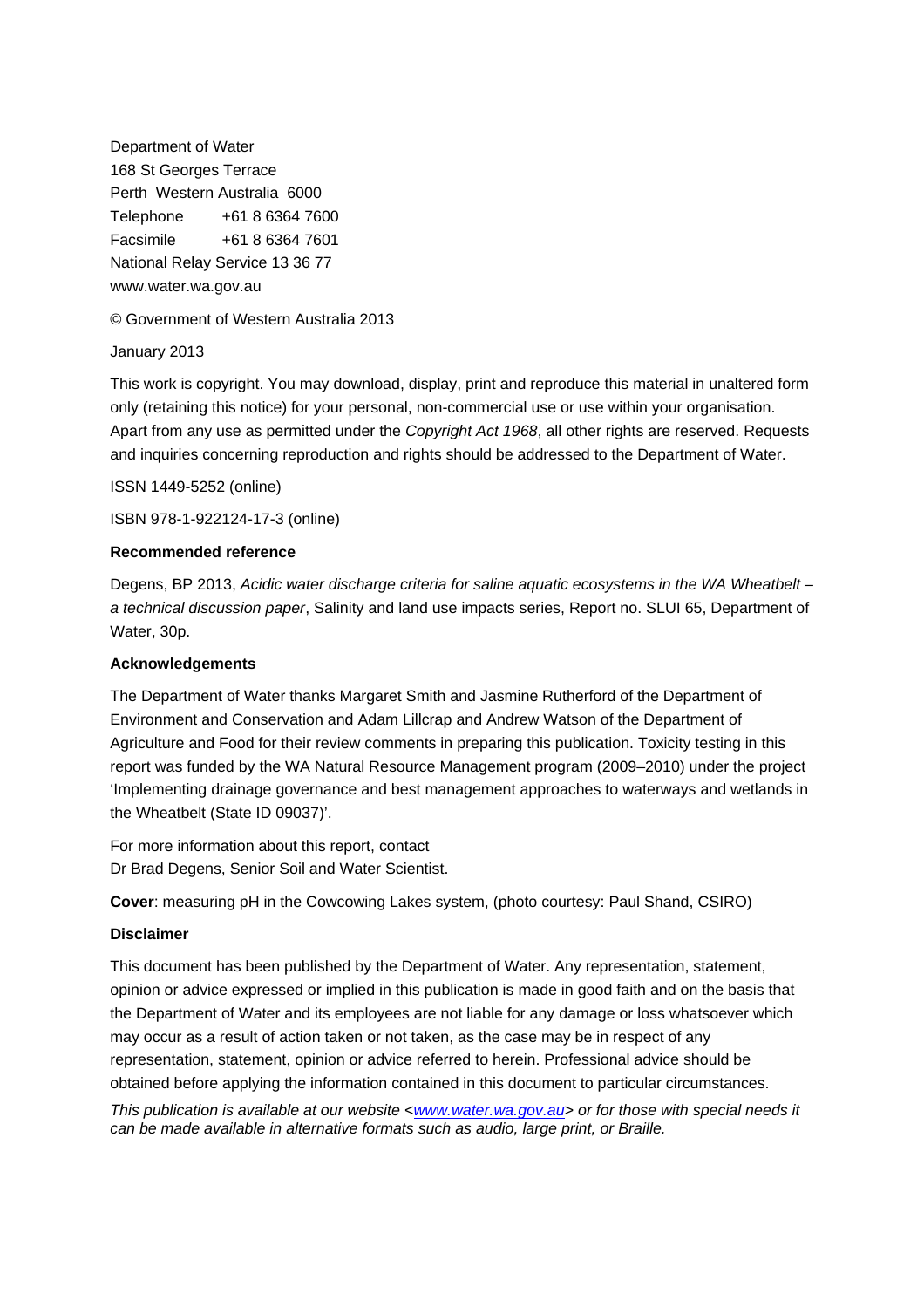# Contents

| 1                     |                          |                         |  |  |  |
|-----------------------|--------------------------|-------------------------|--|--|--|
| $\mathbf{2}^{\prime}$ |                          |                         |  |  |  |
|                       | 2.1<br>2.2<br>2.3        | 2.3.1<br>2.3.2<br>2.3.3 |  |  |  |
| 3                     |                          |                         |  |  |  |
|                       | 3.1<br>3.2<br>3.3<br>3.4 |                         |  |  |  |
| 4                     |                          |                         |  |  |  |
|                       | 4.1<br>4.2<br>4.3<br>4.4 |                         |  |  |  |
|                       |                          |                         |  |  |  |
|                       |                          |                         |  |  |  |
|                       |                          |                         |  |  |  |

## Appendices

| B — Comparison of net acidity determined by test kit with laboratory analysis  22 |  |
|-----------------------------------------------------------------------------------|--|

## Figures

| 1 Percentage of total acidity due to dissolved metals in a range of acidic saline drain waters                                                                                      |  |
|-------------------------------------------------------------------------------------------------------------------------------------------------------------------------------------|--|
|                                                                                                                                                                                     |  |
| 2 Net acidity of waters with field pH between 5 and 7 collected from drains, groundwater<br>bores and surface sites (lakes, streams and rivers) in areas with acidity issues in the |  |
|                                                                                                                                                                                     |  |
|                                                                                                                                                                                     |  |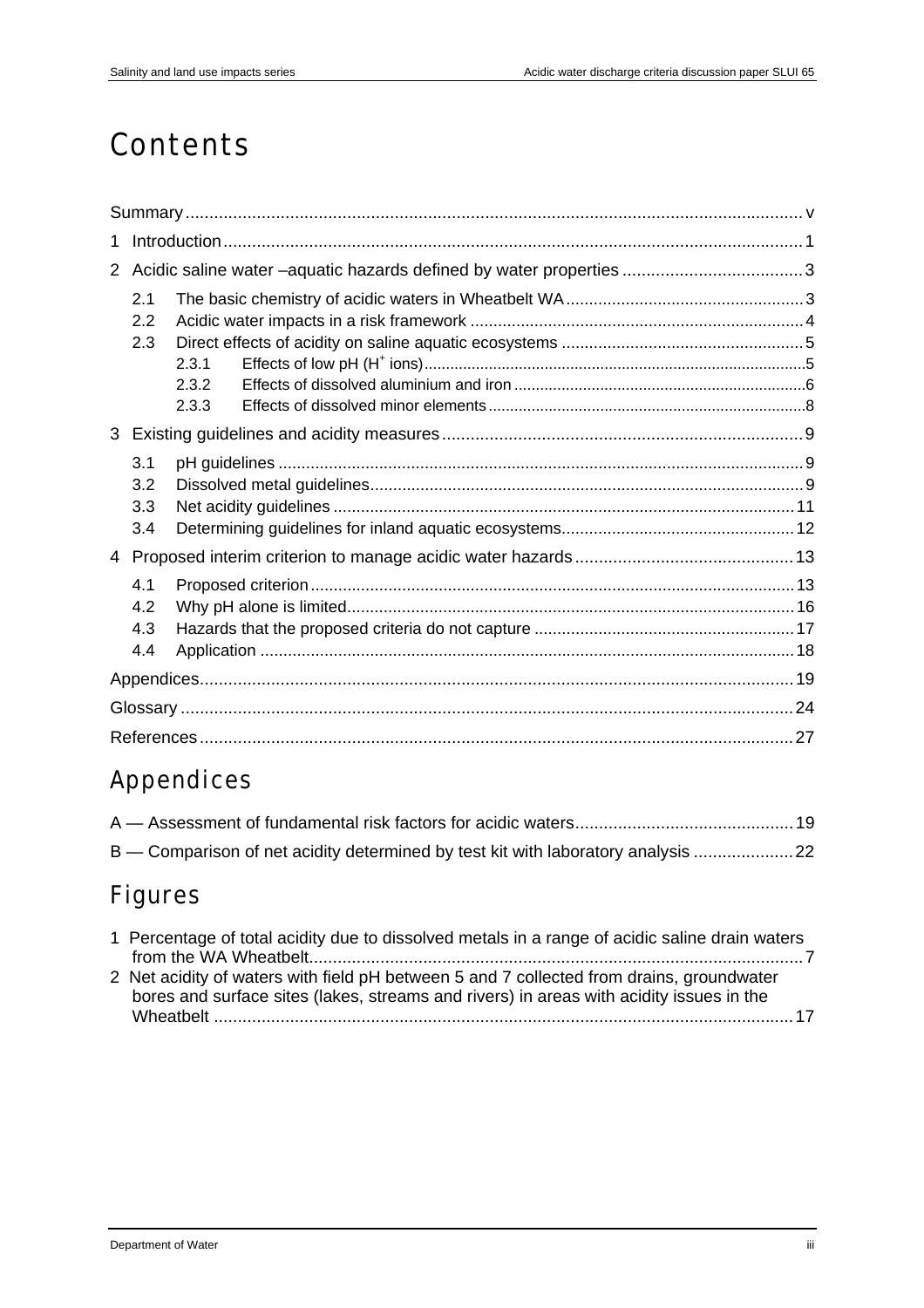## Tables

| 1 Existing acidic water guideline limits potentially applicable to inland saline lakes and |  |
|--------------------------------------------------------------------------------------------|--|
|                                                                                            |  |
|                                                                                            |  |
| 3 Summary toxicity test results for neutralised acidic saline (39-40 g TDS/L) drain waters |  |
|                                                                                            |  |

\_\_\_\_\_\_\_\_\_\_\_\_\_\_\_\_\_\_\_\_\_\_\_\_\_\_\_\_\_\_\_\_\_\_\_\_\_\_\_\_\_\_\_\_\_\_\_\_\_\_\_\_\_\_\_\_\_\_\_\_\_\_\_\_\_\_\_\_\_\_\_\_\_\_\_\_\_\_\_\_\_\_\_\_\_\_\_\_\_\_\_\_\_\_\_\_\_\_\_\_\_\_\_\_\_\_\_\_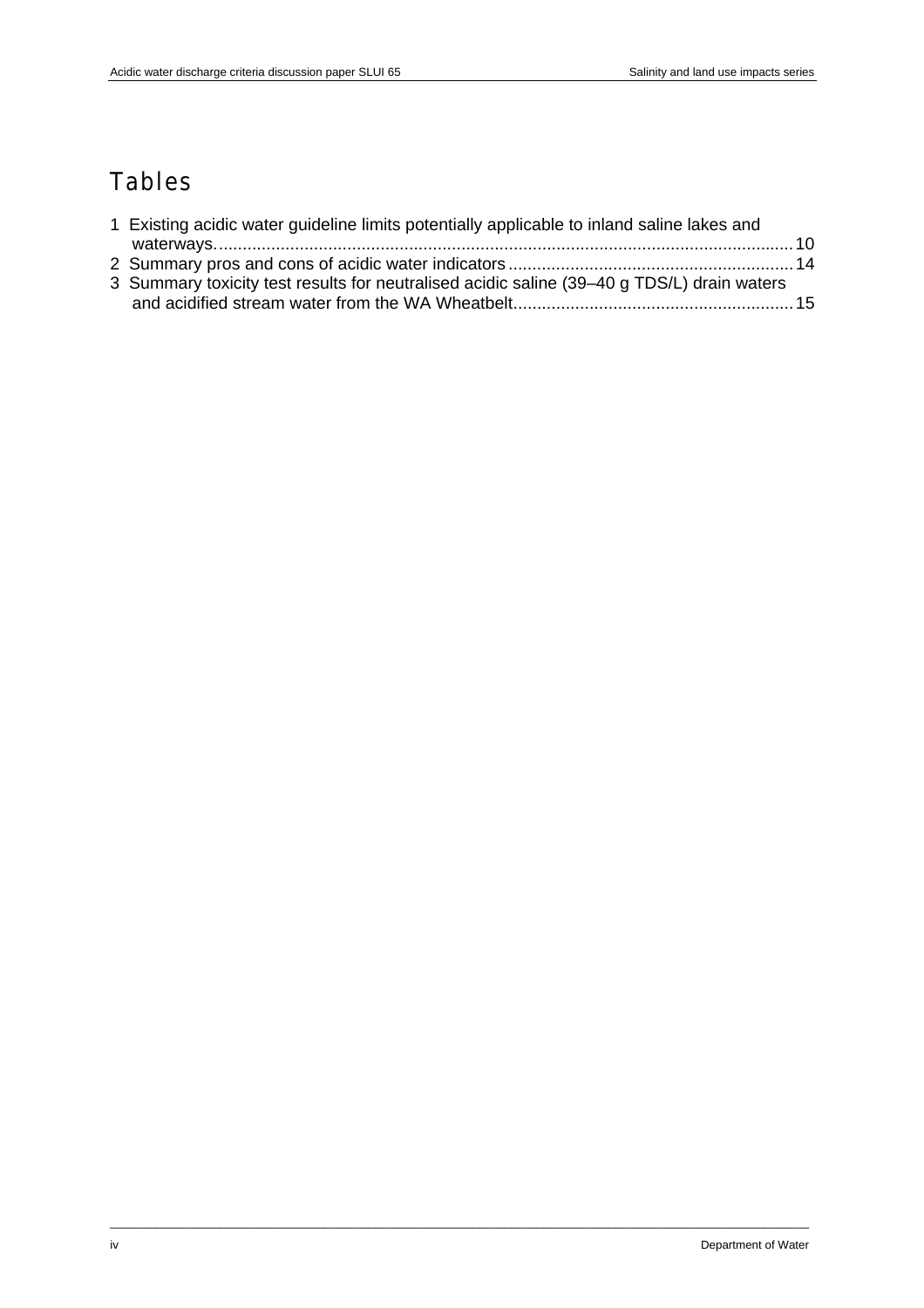# Summary

Acidity has been recognised as a hazard of rising saline groundwater in the Western Australian Wheatbelt. Increasing interest in using deep open drains to intercept this groundwater requires criteria and/or targets for the management of acidic discharge in pumped or drained water discharged to the environment. This discussion paper reviews the hazards of saline acidic waters, assesses the extent to which various measurements characterise the risks for inland saline waterways and lakes, and recommends interim criteria to guide management of acidic saline waters in the WA Wheatbelt.

Acidic waters pose hazards that extend beyond having low pH. These include the capacity to acidify environments and the toxicity associated with dissolved metals, mostly iron and aluminium. Various measures of acidity hazards include pH, sampling for dissolved metals or measurement of the amount of alkaline material needed to neutralise the waters. This last measure is called 'net acidity' and indicates the balance between acidity due to low pH and dissolved metals and dissolved alkalinity. Net acidity is not measured directly but calculated from measurements of water acidity and alkalinity.

Currently there are no national guidelines for pH or dissolved metals to be readily adapted as interim criteria for the discharge of acidic saline waters to inland saline ecosystems. Guideline values for pH and dissolved metals are available for fresh water and marine aquatic ecosystems, but these apply to waters with aquatic species not common in inland waterways with different composition of salts. There are international and state guidelines for net acidity developed from a chemical basis for fresh and brackish waters. Given the derivation, these guidelines may be equally applicable to saline waters.

It is proposed that discharge criteria for acidic saline waters released to waterways and lakes be based on net acidity and that a maximum threshold of 10 mg  $CaCO<sub>3</sub>/L$  be adopted as an interim guideline level. This recommendation is based on net acidity being readily interpreted, able to reflect acidity and dissolved metal hazards, and the ease of calculating net acidity from field measurements of acidity and alkalinity. The proposed guideline level was derived from recent toxicity testing using aquatic organisms that can be found in inland saline aquatic ecosystems in south-western WA. This level is intended to achieve a high level of confidence of protecting aquatic ecosystems from the effects of acidity and may be relaxed to 20 mg  $CaCO<sub>3</sub>/L$  for lower value ecosystems.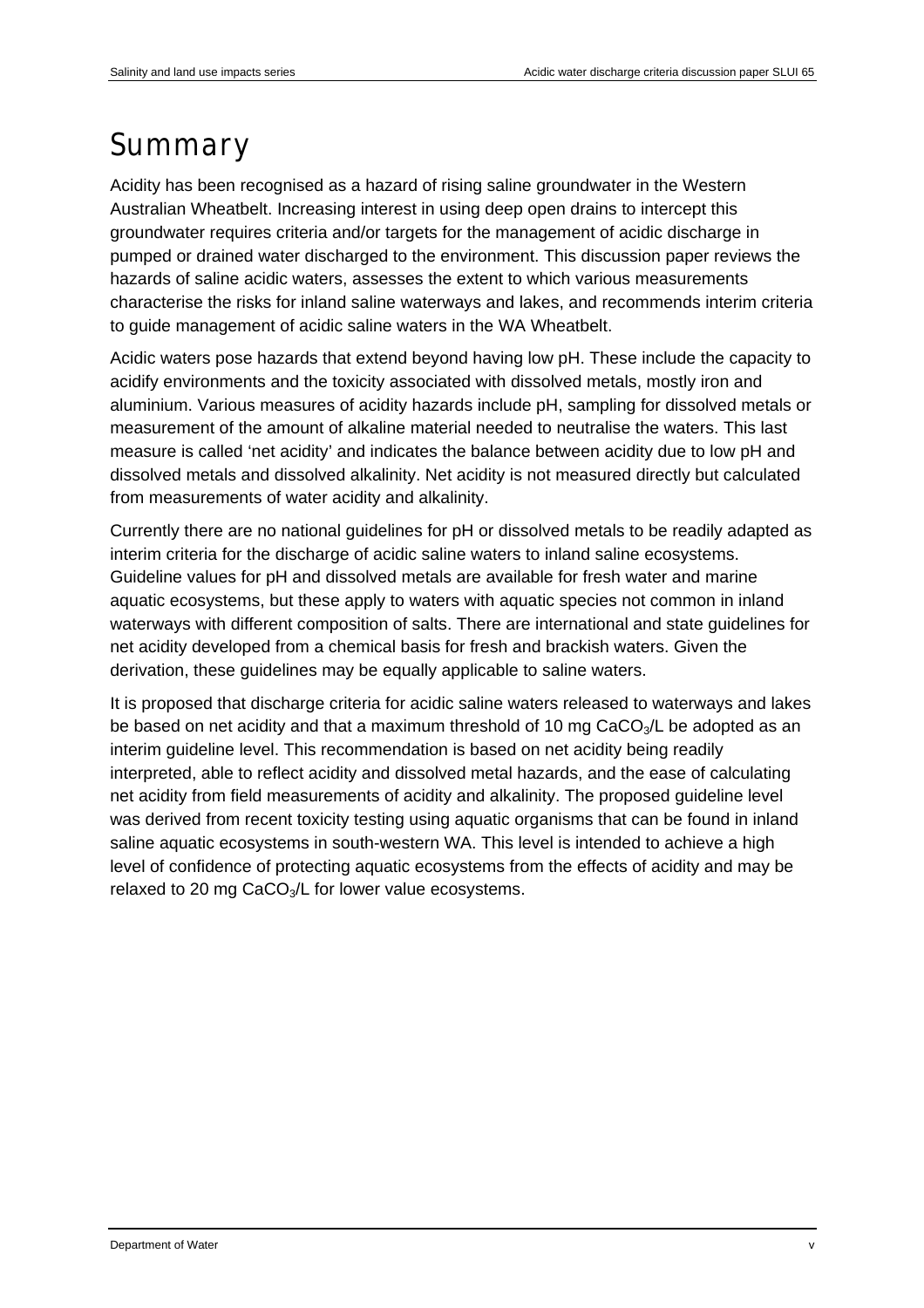\_\_\_\_\_\_\_\_\_\_\_\_\_\_\_\_\_\_\_\_\_\_\_\_\_\_\_\_\_\_\_\_\_\_\_\_\_\_\_\_\_\_\_\_\_\_\_\_\_\_\_\_\_\_\_\_\_\_\_\_\_\_\_\_\_\_\_\_\_\_\_\_\_\_\_\_\_\_\_\_\_\_\_\_\_\_\_\_\_\_\_\_\_\_\_\_\_\_\_\_\_\_\_\_\_\_\_\_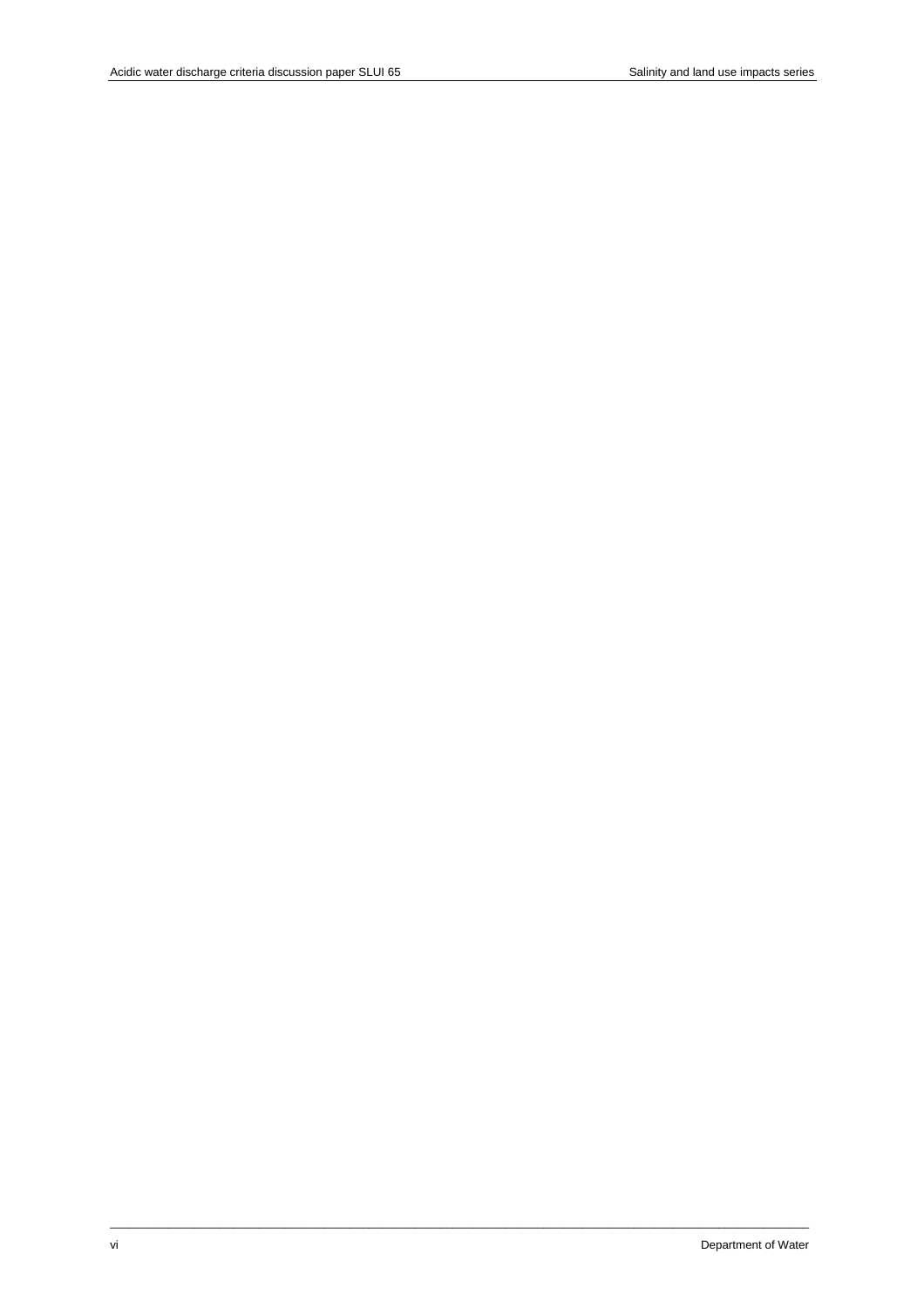# 1 Introduction

Dryland salinity due to rising saline groundwater affects around one million hectares of the Western Australian (WA) Wheatbelt and threatens at least an additional two million hectares over the next 20 to 100 years (Cacetta et al. 2010). The rising saline groundwater in many low-relief valley floors is also acidic (pH < 4.5; Shand & Degens 2008) with evidence that this has acidified lakes, waterways and floodplains (Degens et al. 2008a; Degens & Shand 2010). Over 100 000 km<sup>2</sup> of the Wheatbelt is believed to contain aquifers in which the groundwater is saline and acidic (Peiffer et al. 2009; Lillicrap & George 2010). Increasing interest in using deep groundwater drains to mitigate rising shallow watertables (Ruprecht et al. 2004; Kingwell & Cook 2007) has increased the likelihood of the acidic water being discharged directly to floodplain waterways, lakes and wetlands.

Acidic saline waters discharging from drains are chemically similar to acidic mine drainage (AMD) or drainage from acid sulfate soils. The acidic saline waters contain high concentrations of iron and aluminium, although typically more saline than seawater (Degens et al. 2008b; Degens & Shand 2010). High concentrations of trace elements such as manganese, lead, cerium, copper, lanthanum, nickel and zinc can also occur in the waters, although often less than encountered with AMD (Degens et al. 2008b). These trace elements, together with the acidity, present a clear hazard to inland waterways and lakes (Degens 2009; Stewart et al. 2009) similar to that widely understood from investigations of acid mine drainage (AMD; e.g. Gray 1997) and drainage from acid sulfate soils (e.g. Sammut et al. 1995).

The environments where drains might discharge include primary and secondary saline ecosystems in waterways, lakes and wetlands. Assessing and managing discharge to these require environmental criteria and/or targets which have been recognised as a priority strategy of the *Inland Drainage Policy Framework* (Department of Water 2013). These criteria need to be practical to measure but also able to adequately encompass the risks associated with acidic drain waters. Practical treatment options are available for farmers to neutralise acidity and remove trace metals from acidic drain waters (Degens 2009), but these require water quality benchmarks to determine when treatment is required and to what level.

Common measurements of acidity include pH, which most people are familiar with, and the lesser known, net acidity (Kirby & Cravotta 2005). pH is a measure of the concentration of hydrogen ions (H<sup>+</sup>) and is a master indicator of the acidity status of waters important for both chemical processes and biology living in contact with water. Net acidity is an integrated indicator that includes pH, the dormant acidity associated with dissolved metals found in many acidic waters, and any residual alkalinity (Kirby & Cravotta 2005; see also Glossary). The units of net acidity measurement are expressed as the weight of  $CaCO<sub>3</sub>$  (pure limestone) needed to neutralise all of the acidity in a litre of the water.

There is uncertainty regarding which characteristics of acidic waters will be most useful in assessing and managing the risks that the waters may pose to receiving environments. The Department of Environment and Conservation recommends that for (fresh) waters with  $pH < 6$  the net acidity be less than 40 mg CaCO $\sqrt{L}$  (Department of Environment and Conservation 2009), while international approaches (Younger et al. 2002) recommend treatment of all acidity (i.e. net acidity = 0 mg  $CaCO<sub>3</sub>/L$ ) to the point of alkalinity being present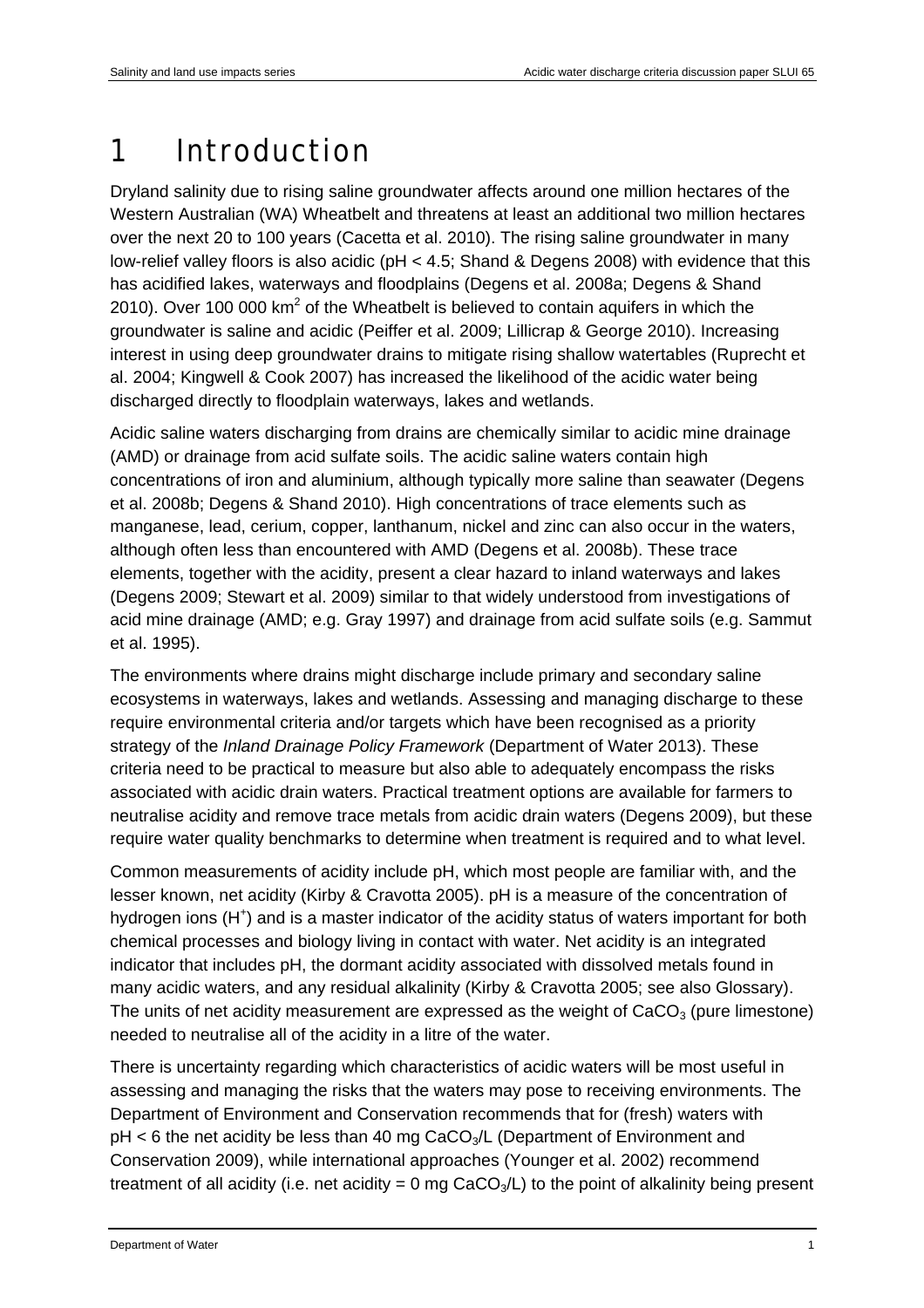(net acidity < 0 mg CaCO<sub>3</sub>/L to perhaps –50 mg CaCO<sub>3</sub>/L). A recent review of the impacts of drain waters on wetlands recommended an interim acidity threshold of no less than pH 6 (Jones et al. 2009), but noted that the dissolved metals in the waters (mostly acidic) posed additional uncertain threats. The authors also recommended that further investigations be carried out to assess the toxicity effects of trace metals on species of biota that occur in Wheatbelt wetlands across a range of salinity levels (Jones et al. 2009).

This discussion paper reviews the use of measures of acidic water properties, assesses the extent to which these characterise the hazards associated with the waters, and the benchmark information available to apply the measures to inland saline waterways of the WA Wheatbelt.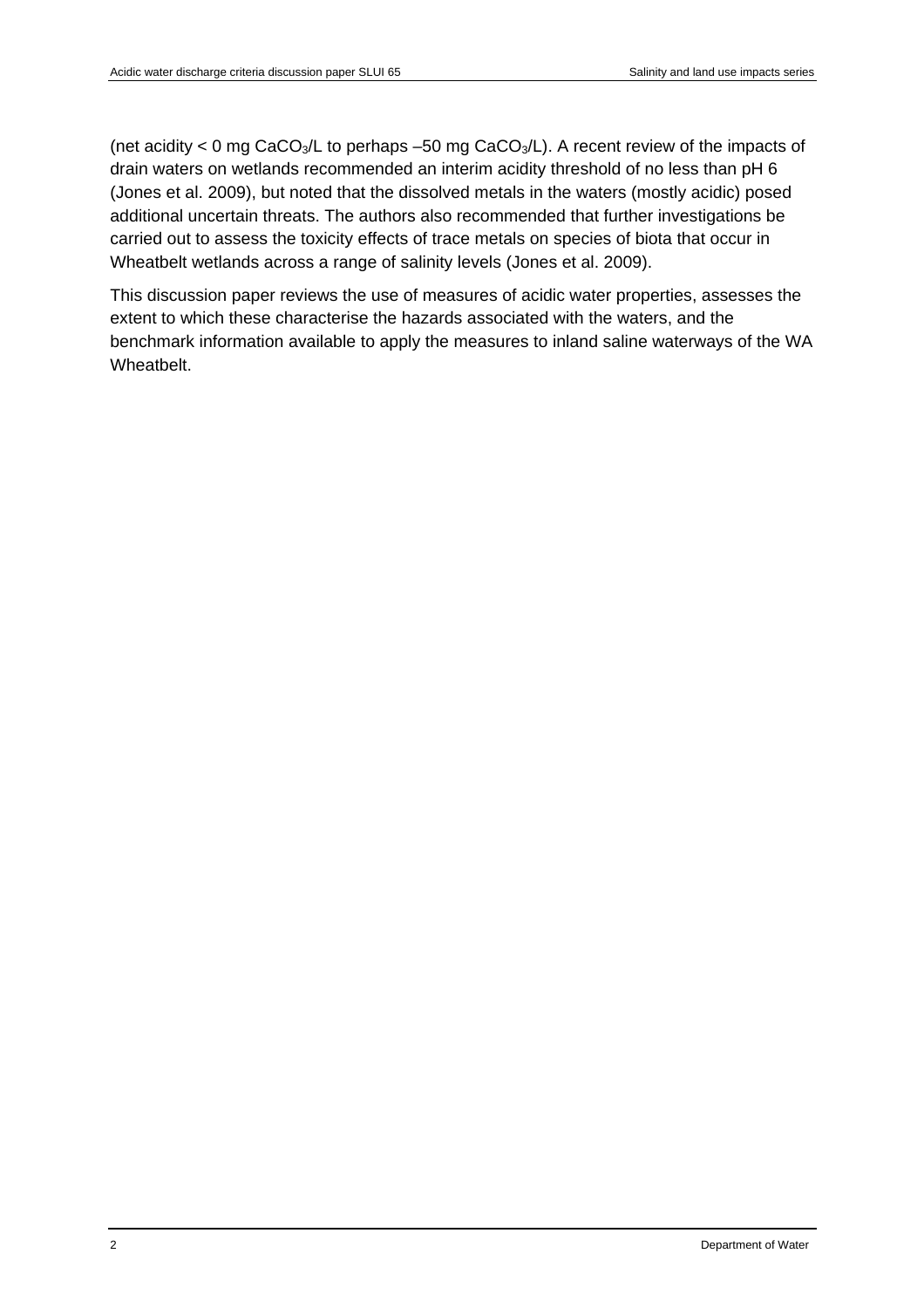## 2 Acidic saline water – aquatic hazards defined by water properties

### 2.1 The basic chemistry of acidic waters in Wheatbelt WA

The acidic saline waters in the inland areas of the WA Wheatbelt have characteristics beyond being low in pH. Most of these characteristics are coupled with the affinity of the low pH water for dissolved metals.

High concentrations of dissolved iron ( $>$  50 mg/L) and iron's reaction with oxygen in air are thought to play a key role in lowering the pH in saline groundwater in the WA Wheatbelt (Shand & Degens 2008; Lillicrap & George 2010). Research has also focused on how groundwater came to have containing high iron concentrations but little or no dissolved alkalinity (Peiffer et al. 2009; Lillicrap & George 2010). In the low pH conditions clays in the saline aquifers dissolve and raise the concentrations of aluminium and silicate in groundwater. This has occurred in some areas to the extent that aluminium concentrations are in the order of hundreds of mg/L and often higher than those of iron (Degens et al. 2008b). High concentrations (1–10 mg/L range) of manganese also occur under low pH conditions; however, this appears to be unrelated to acidity across the Wheatbelt since water with pH 2.5–9.2 contains similar concentrations (Shand & Degens 2008; Degens & Shand 2010). The influence of the dissolved metal on acidity is probably also limited by its slow reaction with oxygen to generate hydrogen ions (Younger et al. 2002).

The dissolved metals and low pH influence the behaviour of the acidic waters on discharge to groundwater drains, waterways or lakes. In drains, dissolved iron can continue to react with oxygen in the air, further releasing hydrogen ions (lowering the pH) and forming red precipitates. This reaction becomes sluggish once the water pH falls below about 3.5 (Degens 2009) particularly when no iron-oxidising bacteria are present. Similar effects have also been observed by the author in waterways and lakes where acidic groundwater discharges. In contrast, dissolved aluminium in the acidic waters is not influenced by oxygen but will stay dissolved unless pH increases, generally to > pH 5. These dissolved metals influence the capacity for acidic waters to lower the pH of alkaline waters and soils and is indicated by net acidity. Net acidity is not measured directly, but calculated from measurements of alkalinity and acidity as the subtraction of acidity from alkalinity (Appendices A and B; see Glossary).

Raised pH from mixing acidic saline waters with alkaline surface waters or sediments will trigger changes in water quality due to the behaviour of dissolved iron and aluminium. Neutralisation of acidic iron-rich waters can lead to dissolved iron forming large sludgy precipitates in flowing waters, as the iron reacts with air at higher pH (Younger et al. 2002). This reaction can also lead to fluctuating pH as the iron continues to react with oxygen and release H<sup>+</sup> (lowering pH). If there are significant amounts of dissolved iron present, the acidity released by oxidation and precipitation can overwhelm any alkalinity and return pH to acidic levels. Dissolved aluminium can also form sludgy precipitates when water is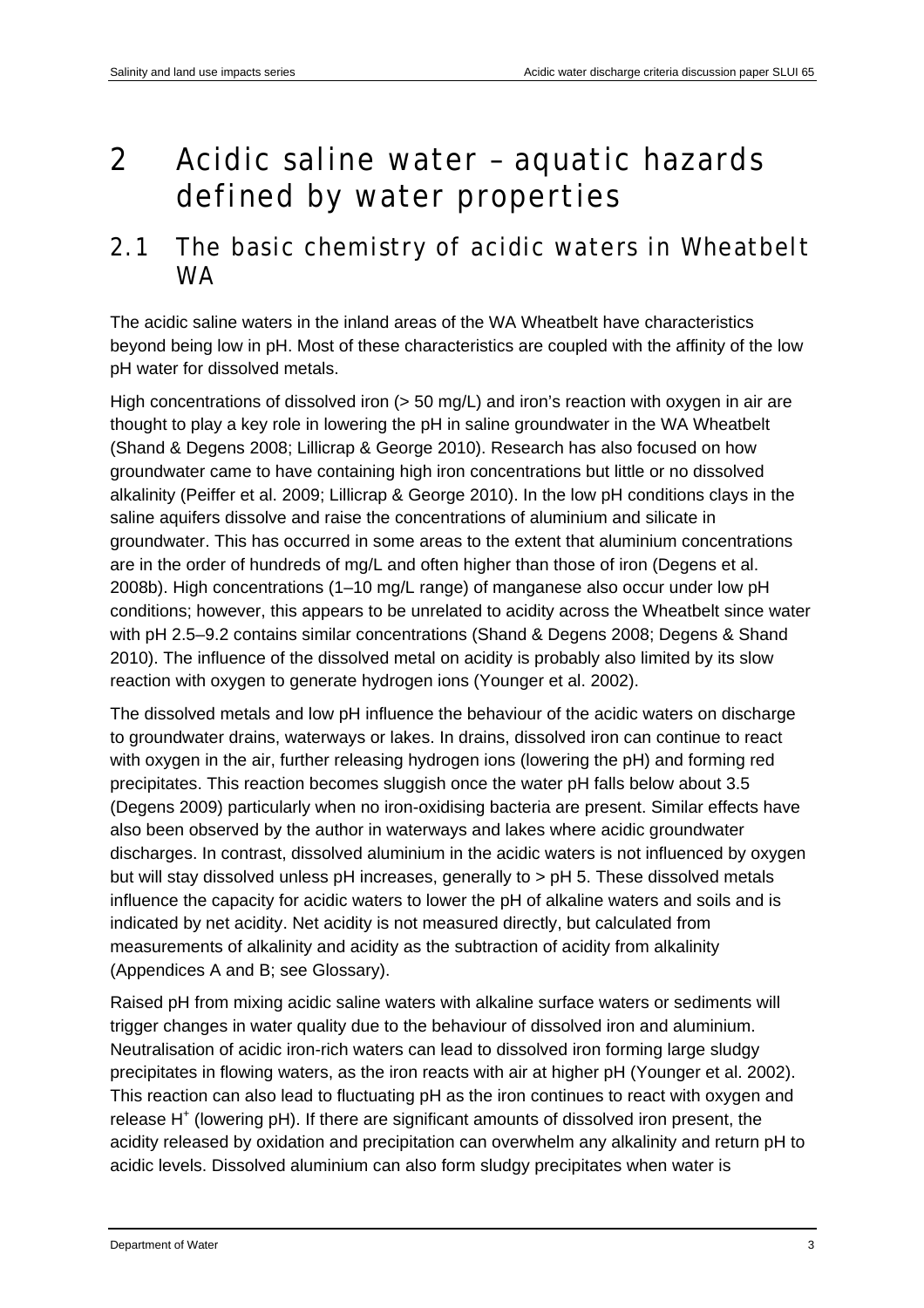neutralised, as it is more sensitive to changes in pH between 4.5 and 5.5 (Kirby & Cravotta 2005). The iron and aluminium precipitates cause physical changes in water quality by increasing turbidity and physical changes in habitat by smothering the beds of streams and lakes. In addition to these physical effects, the toxicity of the metals changes during neutralisation, with dissolved aluminium often becoming more toxic at pH 4.5–6 (Gensemer & Playle 1999).

The low pH conditions of the saline groundwater enable a range of metals and metalloids to be leached from the ancient regolith of the Wheatbelt and entrained at high concentrations. Metals such as copper, zinc, lead and nickel commonly have elevated concentrations in acidic groundwater (Shand & Degens 2008; Degens & Shand 2010). The solubility of these metals strongly depends on pH because this modifies whether the metals are adsorbed onto clays and iron oxides in aquifers, drains or waterways. Metals such as cadmium, cobalt, chromium and beryllium, and metalloids such as arsenic and selenium can also be dissolved in the acidic waters, but these have only been found in lower concentrations in the WA Wheatbelt (Shand & Degens 2008; Degens & Shand 2010). By contrast, rare earth elements such as cerium and lanthanum can be up to mg/L concentrations in the acidic waters (Degens et al. 2008b).

### 2.2 Acidic water impacts in a risk framework

Acidic saline water may have various impacts that can be broadly illustrated by considering them in a risk framework. The main risks of untreated acidic water are defined by the hazards to ecosystems, land, human health and infrastructure, and the pathways by which these might be expressed. Water hazards consist of two components: (1) acidity and (2) mobilisation of metals and minor elements. The potential impacts of these depend on how, when and how much acidic water reaches surface environments and the biological or physical receptors in the environment.

Acidic water can pose a hazard to the following receptors:

- aquatic life in often saline lakes, creeks and floodplains
- riparian vegetation
- terrestrial fauna (if water is consumed by native or introduced fauna or agricultural animals)
- human health, where water accumulates in lakes used for recreation
- infrastructure in waterways, such as bridges and culverts.

The effects of exposing each of the potential receptors to acidic waters vary. It is important to note that risks of impacts are greatly diminished if there is no pathway for transporting acidic waters to places where they (waters) can affect surface environments. Similarly, containing the waters also minimises risks to terrestrial fauna and humans if access to the waters is prevented.

This discussion paper focuses on the effects of exposing aquatic ecosystems to acidic waters. These effects are summarised in the following section. The hazards, and consequently risks, of acidic waters to infrastructure and human health are not discussed in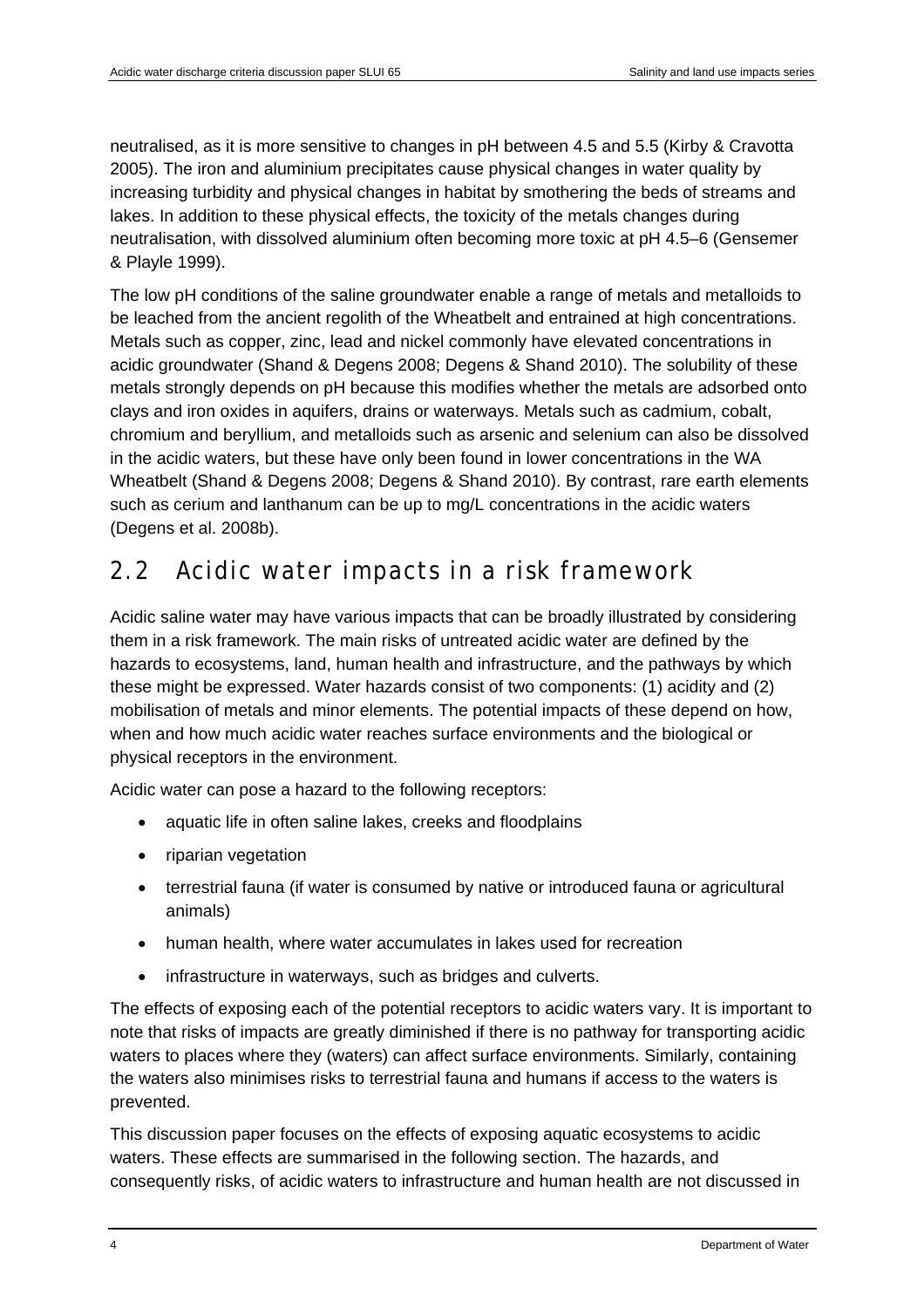this paper and remain unquantified in the Wheatbelt. The latter may require future consideration in view of increased recognition of risks to human health from acidic waters draining from acid sulfate soils (Ljung et al. 2009).

### 2.3 Direct effects of acidity on saline aquatic ecosystems

Very little is known of the effects of acidic waters on saline aquatic ecosystems as acidity in saline waters is rare on a worldwide scale (Waiser & Robarts 2009). However, broad understanding can be drawn from the impacts of acidic water on freshwater aquatic ecosystems. Few aquatic species are known to be tolerant to both salinity and acidity (Davis et al. 2003; Halse 2004; Timms 2005) and low pH waters have reduced capacity to support aquatic diversity in waterways and lakes (Jones et al. 2009; Stewart et al. 2009). While pH has been the only acidity-related variable measured in ecological studies of acidic waters, it is quite likely that the dissolved metals also influence aquatic organisms. In freshwater ecosystems, their influence is often more than just the effects of low pH (Sutcliff & Hildrew 1989; Gensemer & Playle 1999) and the same is expected in saline environments.

The following discussion outlines the non-metal (pH related) and metal-related effects of acidic waters on aquatic organisms extrapolating from fresh aquatic ecosystems to inland saline aquatic ecosystems.

### *2.3.1 Effects of low pH (H<sup>+</sup> ions)*

There is little understanding of direct and indirect acidic impacts on aquatic organisms. Most investigations report on the changes in species abundances in ecosystems following acidification (e.g. Halse 2004; Jones et al. 2009; Stewart et al. 2009) with little understanding of what mediated these impacts.

Lowering the pH of flowing water can directly and immediately affect organisms (including algae, macro-invertebrates and aquatic plants) living in the water and on the beds of lakes and waterways. This can happen when acidic drain waters mix with surface waters and pH drops and dissolved metals (mainly iron and aluminium) control the water's pH behaviour once pH reaches a point where the metals precipitate. The susceptibility of aquatic organisms to low pH waters varies between species (Gray 1997; Jones et al. 2009) as well as on stage of life-cycle (Havas & Rosseland 1995). This is mainly because of varying sensitivity of appendages such as gills or the resistance of organisms with calcareous shells to low pH (Havas & Rosseland 1995; Jones et al. 2009).

The effects of pH on aquatic organisms can also include indirect, often longer-term, effects on habitat and nutrient availability such as changes in the availability of phosphorus and nitrogen due to pH effects on nutrient cycling and nutrient retention in sediments, loss of habitat due to the death of aquatic plants, or changes in predation due to death of predatory species or loss of habitat (Gray 1997). In the Wheatbelt, these effects also likely include loss of refugia by acidification of sediments. Eggs, resting bodies (e.g ephippia) and seed banks in sediments are important refuges from which re-colonisation of surface waters occurs following fresh-flow events (Davis et al. 2003; Sim et al. 2006a, b). Acidification of sediments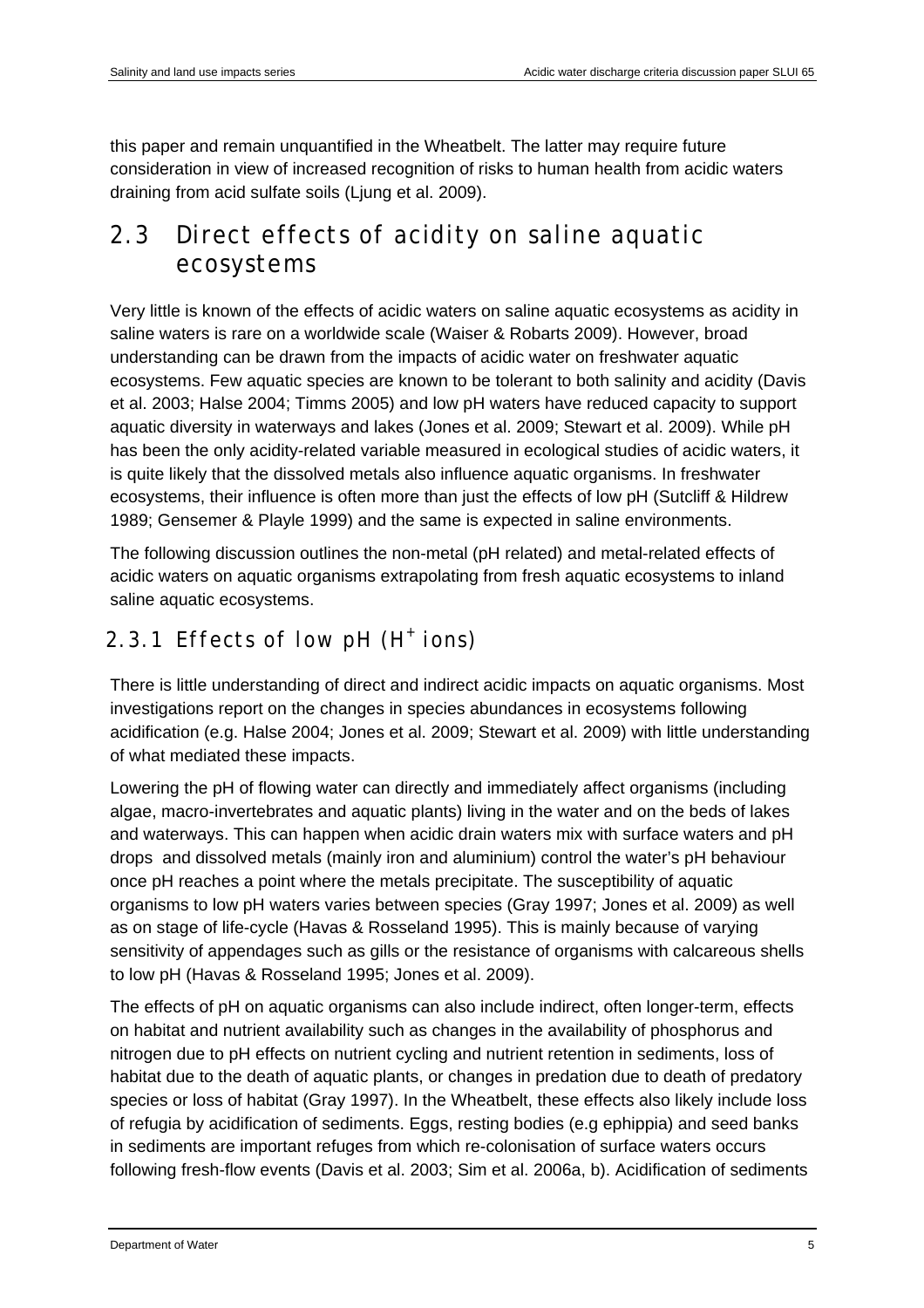is likely to affect the capacity for organisms in the sediments to survive and the suitability of sediments as refugia.

### *2.3.2 Effects of dissolved aluminium and iron*

The toxicity of dissolved metals represents an additional element of acidic water toxicity in addition to that of hydrogen ions (indicated by pH). The influence of dissolved metals such as iron and aluminium consists of maintaining low pH as well as toxicity effects when the acidic waters mix with alkaline waters.

The acid-producing potential of aluminium and iron can present a significant acidification threat to downstream environments. Both metals suppress rises in pH when alkaline substances (such as dissolved bicarbonates, carbonates or hydroxides) are mixed with acidic waters. The dissolved metals are insoluble in neutral to alkaline waters and precipitate as solids that consume alkaline materials. Consequently, when acidic iron- and aluminiumrich waters discharge to aquatic environments, the waters will continue to lower the pH and consume dissolved alkalinity until all of the dissolved metals have reacted and precipitated.

The acid-producing potential of the dissolved metals is indicated in measures of potential acidity. This can be estimated by two approaches – by calculation from analysis of dissolved metals and pH or by titration using a strong alkaline solution. Acidity is calculated from dissolved metal concentrations (as mg/L values) and pH as:

Acid<sub>calc</sub> = 1.79 x Fe<sup>2+</sup> + 2.68 x Fe<sup>3+</sup> + 5.56 x Al<sup>3+</sup> + 1.82 x Mn<sup>2+</sup> + 50000 x 10<sup>-pH</sup>

(after Kirby & Cravotta 2005) where all iron can assumed to be  $Fe^{2+}$  when pH > 3.5. Titration of acidic waters with strong alkaline solutions (e.g. sodium hydroxide) can also provide an estimate of potential acidity (see Appendix A), although internationally this is regarded to provide an underestimate of the true acidity which is best indicated by calculated acidity (Kirby & Cravotta 2005). However, for saline waters in the WA Wheatbelt, acidity measured by titration generally overestimates acidity and therefore provides a conservative estimate with minimal risks of underestimating net acidity (see Appendix B).

In the WA Wheatbelt, more than 85% of the potential acidity in acidic saline surface waters is due to dissolved aluminium and iron (Fig. 1). These metals can be present at concentrations that are an order of magnitude greater than the concentrations of  $H^*$  as measured by pH.

The aluminium and iron in acidic waters can also have short-term impacts on aquatic organisms in creeks, floodways and lakes where drainage water directly discharges (and evaporates).

In the case of dissolved aluminium, the non-acidic impacts on aquatic organisms are largely due to the formation of toxic ion-complexes (Gensemer & Playle 1999), mostly when acidic waters are partially neutralised by alkaline waters; for example, during mixing with flood waters (Degens et al. 2008a). However, high concentrations of sulfate, calcium and dissolved organic carbon are common in many acidic saline waters in the Wheatbelt (Shand & Degens 2008) and can reduce the toxic effects of the metal (Gensemer & Playle 1999). Fine sludge precipitating from aluminium-rich water after neutralisation may physically clog breathing organs and mouthparts of aquatic insects, although there is no evidence to support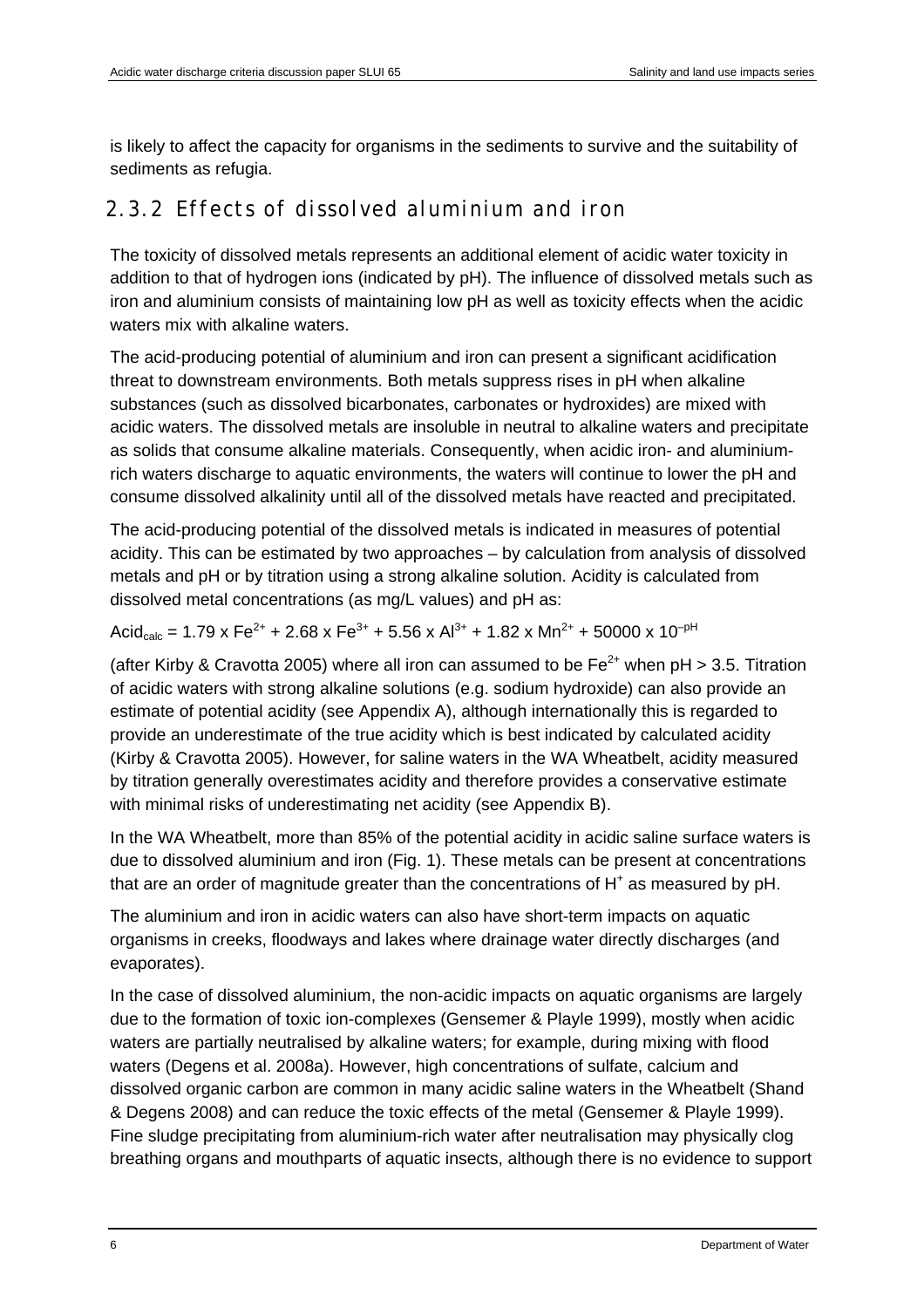this (Gensemer & Playle 1999). This effect may be similar to that of increased colloidal turbidity in streams.



*Figure 1 Percentage of total acidity due to dissolved metals in a range of acidic saline drain waters*  from the WA Wheatbelt (data from Shand & Degens 2008; Degens & Shand 2010)

In contrast, the effects of dissolved iron are more indirect by lowering pH in downstream environments and altering the physical conditions in waterways and lakes. Oxidation of iron can reduce the pH of water in stream sections well downstream of where water discharges, even when the pH first appears to be higher than 6. Delayed oxidation in the Wheatbelt is particularly likely because in the low-gradient slow-moving streams water has limited aeration. Formation of sludges after iron oxidises and neutralises can smother organisms in the water and on the bottoms of lakes and waterways (Phippen et al. 2008). Wind mixing of shallow lakes has been observed by the author to resuspend the often colloidal iron precipitates and increase turbidity. The increased turbidity is likely to directly affect all aquatic organisms (Phippen et al. 2008; ANZECC & ARMCANZ 2000c). A further potential effect of iron oxidation is the reduction in surface waters of oxygen concentrations, which are known to be critical for aquatic life (ANZECC & ARMCANZ 2000c).

Some of the iron-rich sludge forming from acidic waters can also trap acidity in minerals (such as schwertmannite; Sullivan & Bush 2004) that can continue to lower the pH of water for many decades. Formation of sludge may create localised acidic conditions in the sediments that affect mats of algae growing on the bottom of lakes and creeks and on submerged aquatic plants. These organisms are important parts of saline aquatic ecosystems (Davis et al. 2003; Sim et al. 2006 a, b).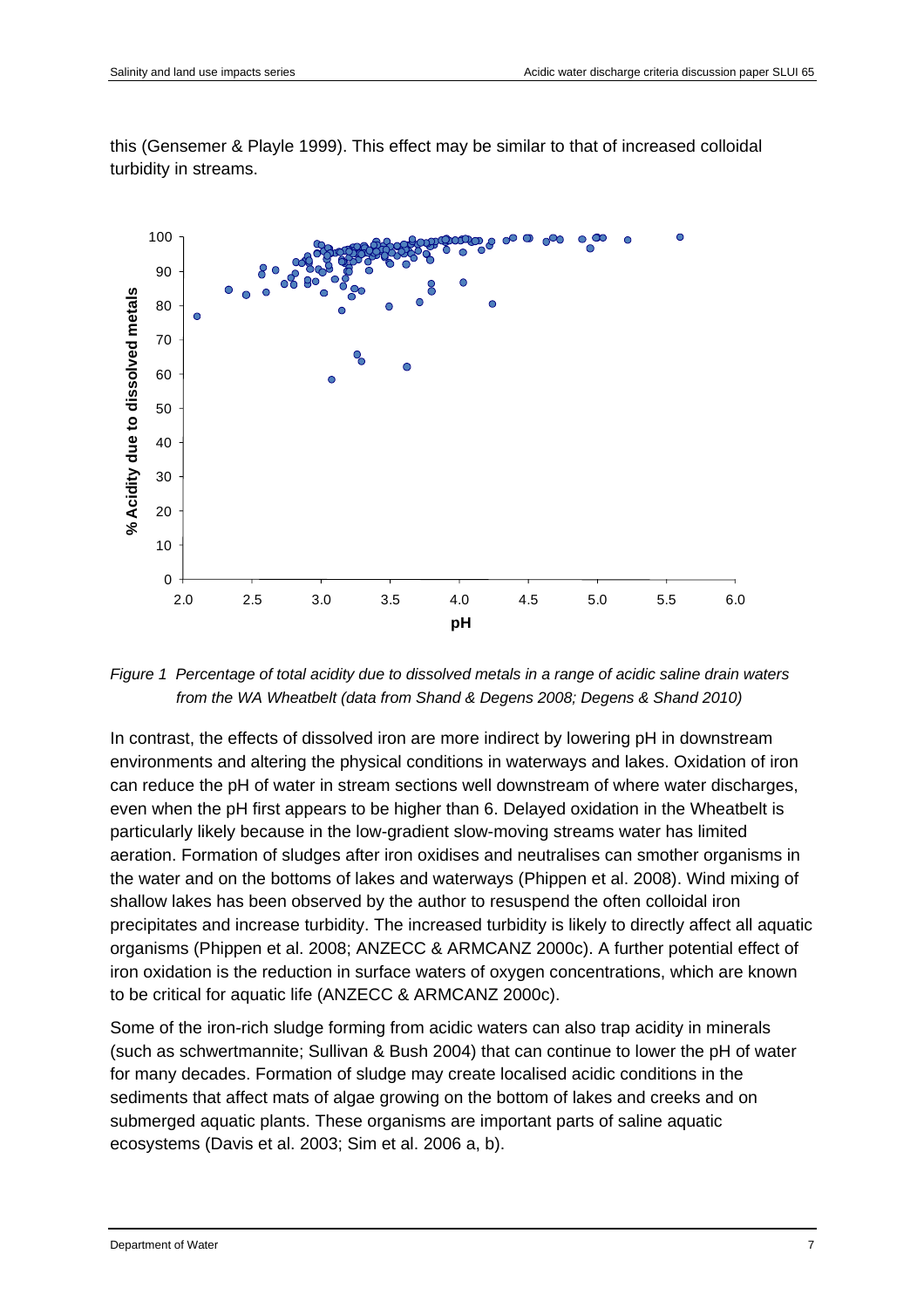### *2.3.3 Effects of dissolved minor elements*

Additional direct toxic effects on aquatic organisms may be caused by other elements such as manganese, copper, nickel, zinc and lead. In fresh waters, these may cause immediate toxic effects on aquatic organisms in waterways and lakes; for example, reduction in growth and reproduction, or even mortality (Wang 1987; Rainbow 1996). However, their relative toxic effects may be masked by low pH and the overwhelming effects of metals such as aluminium and iron. Additional long-term toxicity may be caused by elements, such as lead, which are known to bioaccumulate in some aquatic organisms (e.g. Wang 1987; Gosavi et al. 2004).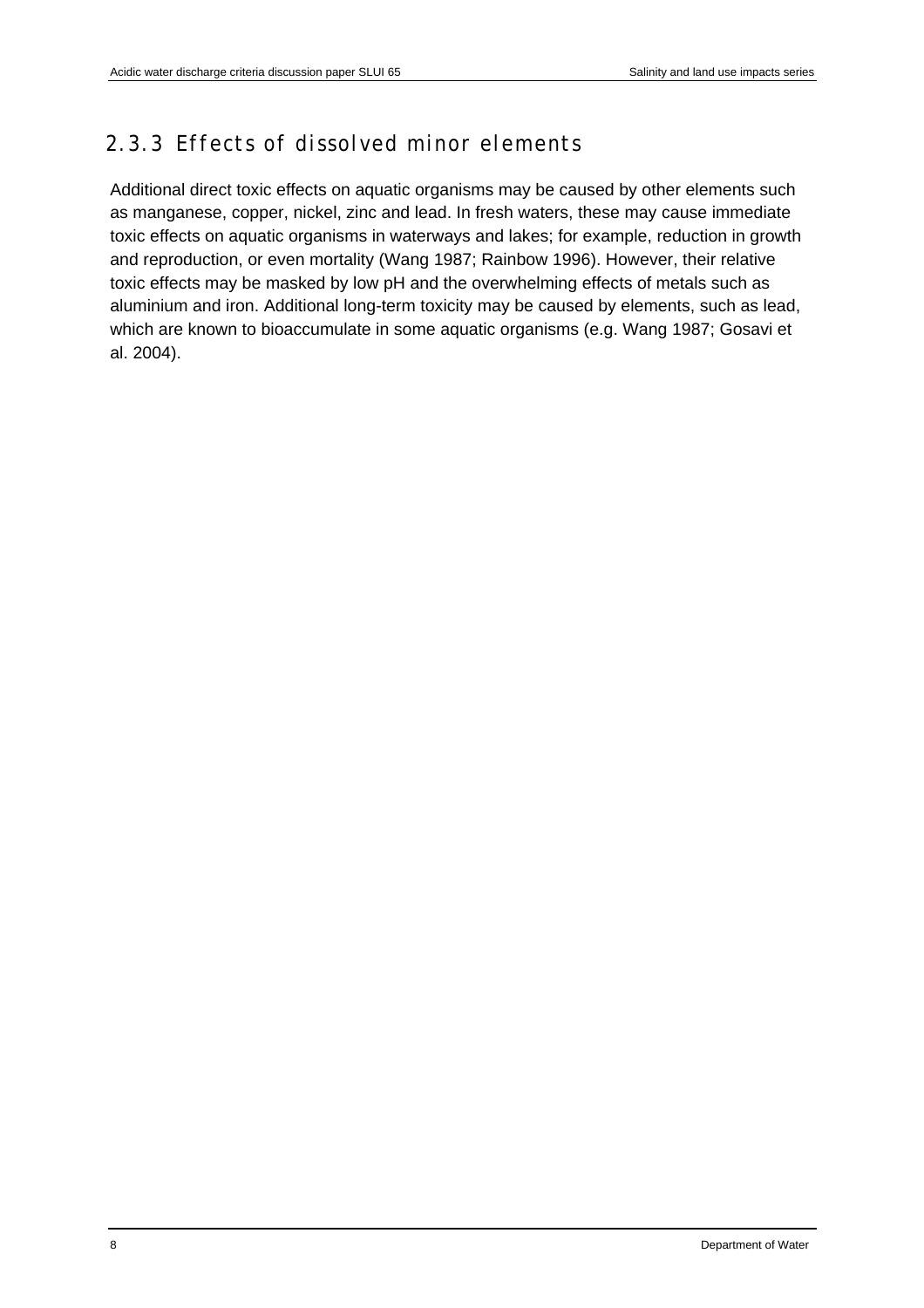## 3 Existing guidelines and acidity measures

There are currently no national or international guideline limits for acidity of inland saline and brackish ecosystems or common metals such as aluminium and iron in acidic waters. Nationally developed guidelines for protection of species in aquatic ecosystems focus on freshwater and marine ecosystems. The lack of guidance for inland saline ecosystems reflects the paucity of information on toxicity responses of aquatic organisms to various water quality parameters in inland saline waters in primary or secondary salinised ecosystems. The following section discusses whether existing guideline limits for pH and major metal concentrations relevant to acidity impacts can be applied to inland saline aquatic ecosystems.

### *3.1 pH guidelines*

Existing guidance limits for pH vary depending on the ecosystem (wetland or waterway) and expected salinity. National guidance limits recommend pH levels at or near neutral for freshwater lakes or waterways (Table 1) and higher minimum values for marine ecosystems – the nearest comparison point for saline aquatic ecosystems. Guideline pH levels for marine waters may be inappropriate for naturally saline aquatic ecosystems with many exhibiting pH up to two units less than this (Pinder et al. 2004 and see summary in Jones et al. 2009). Further limitations of the marine guidelines lie in the reliance of these on marine monitoring rather than specific species responses (ANZECC & ARMCANZ 2000b).

A recent review of saline aquatic ecosystems in the Wheatbelt recommended a guideline level of pH 6 (Jones et al. 2009), but this did not take into account the likely confounding effects of dissolved metals such as iron and aluminium. These metals can remain in waters with pH 6, particularly following mixing of alkaline and acidic waters, and indicate that use of pH as a single criterion for discharge is likely to underestimate the ecological risks of these metals.

### *3.2 Dissolved metal guidelines*

Guidelines for dissolved aluminium and iron are available for fresh and marine ecosystems, but may not be relevant to inland saline aquatic ecosystems given the differences in ionic composition. At face value the guidelines for marine ecosystems would appear to be more applicable to the Wheatbelt than those for freshwater ecosystems, given the salinity of inland saline waters (Table 1). Many Wheatbelt streams and wetlands generally range from brackish to saline in status (Mayer et al. 2005; Jones et al. 2009). However, the marine guidelines are based on species often absent in the Wheatbelt and developed in marine waters; these can have different ionic strength and composition to Wheatbelt stream and lake waters.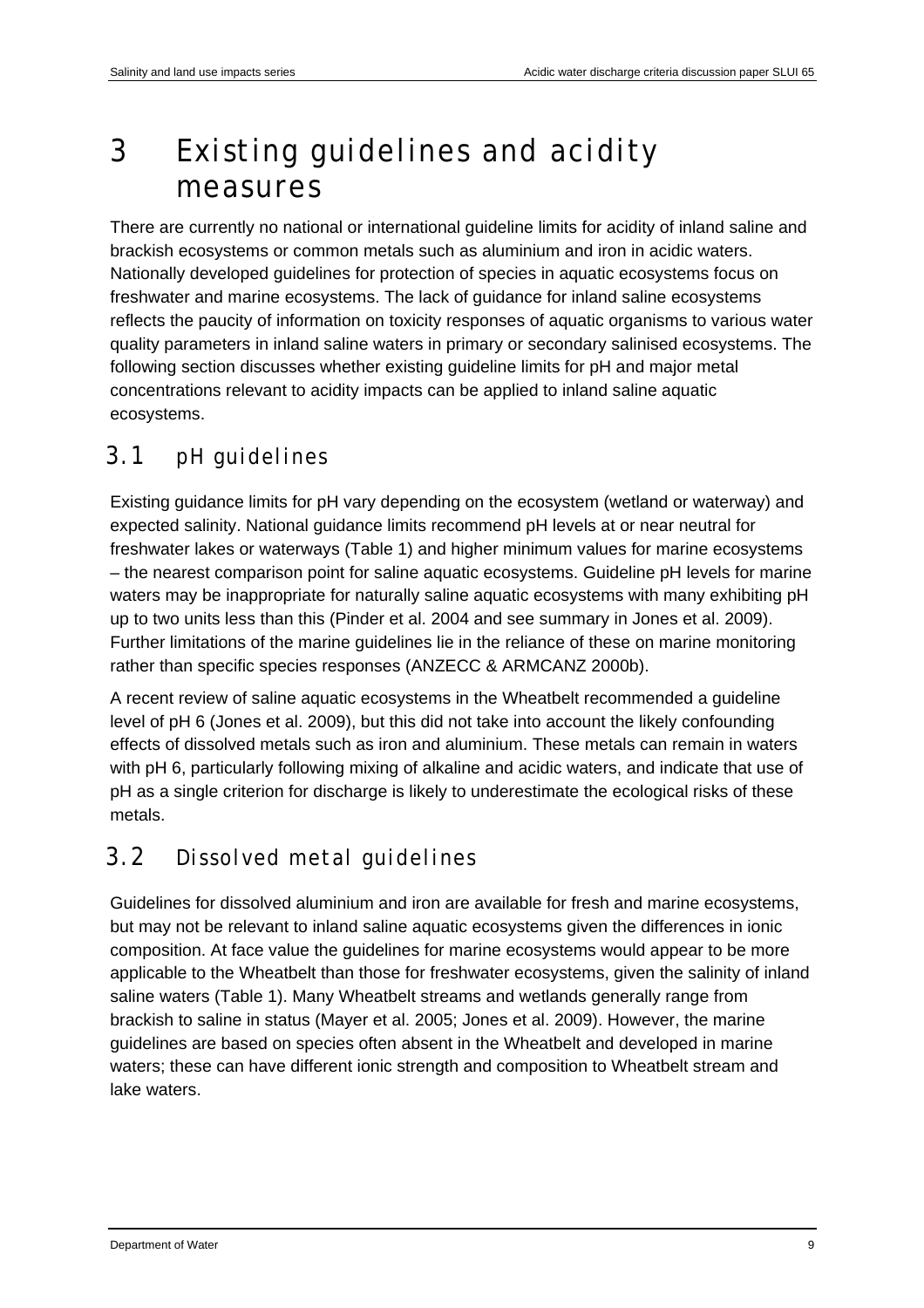|                                | Wetlands         | Freshwater waterways <sup>a</sup>                                          |     | Marine ecosystems <sup>a</sup> |                                                                |
|--------------------------------|------------------|----------------------------------------------------------------------------|-----|--------------------------------|----------------------------------------------------------------|
|                                |                  | 95%                                                                        | 80% | 95%                            | 80%                                                            |
| pH                             | 7.0 <sup>b</sup> | 6.5                                                                        | 6.5 | 8.0                            | 8.0                                                            |
| Al<br>$(\mu g/L)$              | N/A              | 55 (pH $> 6.5$ ) <sup>c</sup><br>0.8 (pH $<$ 6.5) <sup>d</sup>             | 150 |                                | $0.5^d$                                                        |
| Fe<br>$(\mu g/L)$              | N/A              | $300^{\text{d},\text{e}}$                                                  |     |                                | 1000 (pH $> 6$ ) <sup>e</sup><br>300 ( $pH < 6$ ) <sup>e</sup> |
| Net acidity<br>(mg $CaCO3/L$ ) | N/A              | $<$ 40 (when pH $<$ 6) <sup>f</sup><br>$> 0$ (pH independent) <sup>9</sup> |     |                                | N/A                                                            |

#### *Table 1 Existing acidic water guideline limits potentially applicable to inland saline lakes and waterways*

N/A = not available or not determined

<sup>a</sup> ANZECC and ARMCANZ guideline limits for wetlands in protection of species at different levels of confidence (95% and 80%; ANZECC and ARMCANZ 2000a) except where indicated

<sup>b</sup> Lower guideline limits for protection of species in slightly disturbed south-west wetlands (ANZECC and ARMCANZ 2000a)

 $\textdegree$  Moderate to high reliability species protection level (ANZECC and ARMCANZ 2000c)

<sup>d</sup> Low reliability species protection level (ANZECC and ARMCANZ 2000c)

<sup>e</sup> Department of Environment and Conservation (2010) contaminated water assessment guidelines (species protection levels not specified)

<sup>f</sup> Department of Environment and Conservation (2009) – Acid sulfate soil treatment guideline

<sup>g</sup> International acid water treatment guidance in PIRAMID Consortium 2003; Younger et al. 2002

Marine guidelines for aluminium are based on four crustaceans, one mollusc and two annelids (ANZECC & ARMCANZ 2000c) that have not been reported in reviews of Wheatbelt streams and lakes or wetlands (e.g. Pinder et al. 2004; Jones et al. 2009). The genus of the only marine species (*Nitocra spinipes*) for which aluminium toxicity data is reported (ANZECC & ARMCANZ 2000c) is found in the Wheatbelt (Jones et al. 2009). Reliable data for iron toxicity in marine waters is unavailable, with iron generally an essential element (ANZECC & ARMCANZ 2000c). As discussed previously, toxicity effects for dissolved iron (as  $Fe<sup>2+</sup>$ ) are mostly attributed to the physical effects of suspended materials in water columns and on lake/stream beds when the metal oxidises and precipitates (Phippen et al. 2008).

Protection guidelines for marine species assume seawater ionic composition whereas the ionic composition and salinity of saline water in the WA Wheatbelt are quite different. For example, Wheatbelt waters are frequently depleted in K, Ca and  $SO<sub>4</sub>$  relative to seawater (Shand & Degens 2008; Degens & Shand 2010) even if they have similar salinity. Similarly,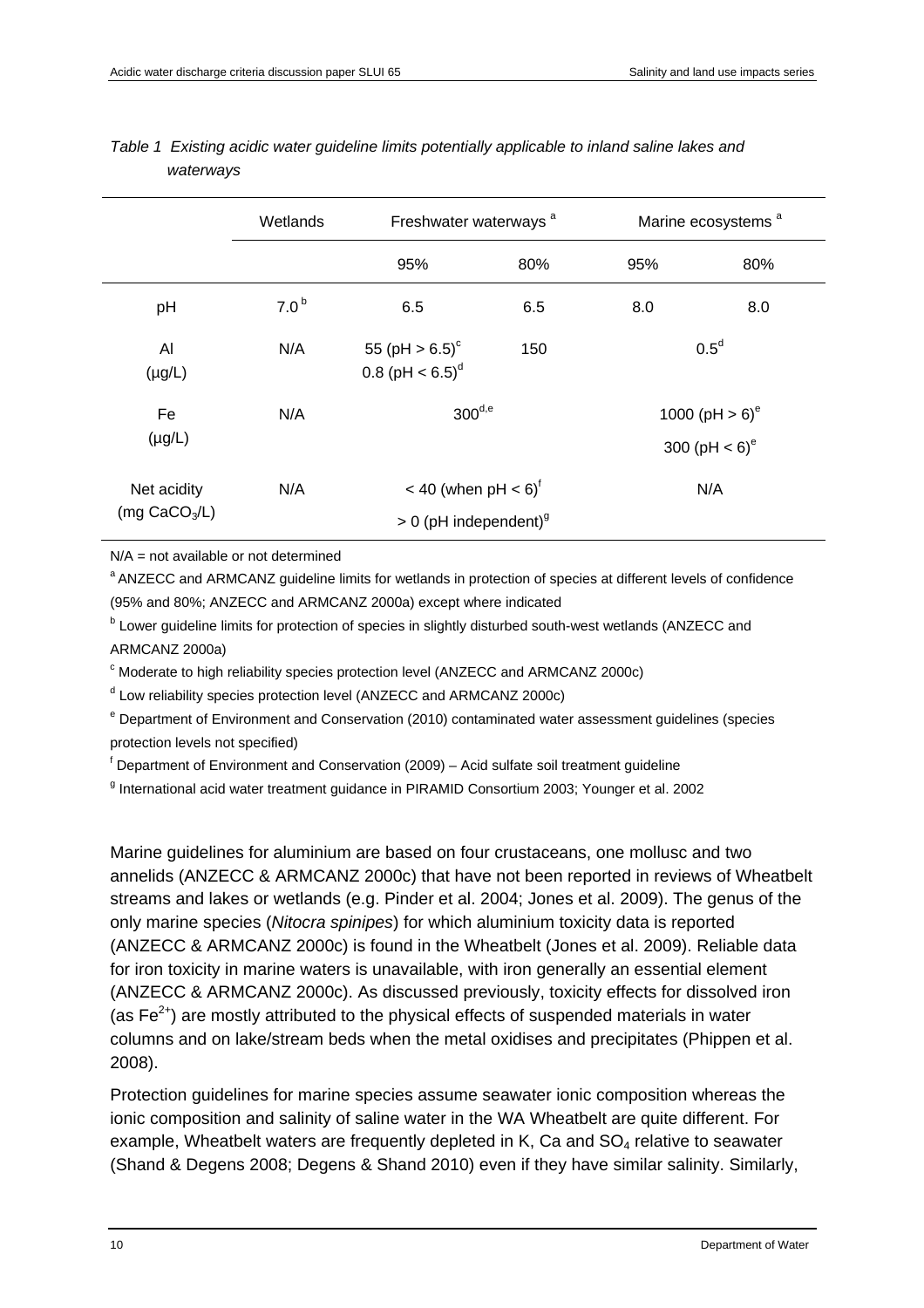stream salinities can vary from less than 5000 mg TDS/L to more than 50 000 mg/L between winter and summer (Mayer et al. 2005). These differences in background salinity and composition are likely to influence the relative toxicity of low pH and dissolved metals to aquatic organisms – even when considering the same species.

Recent toxicity testing indicated pH guidance limits for aquatic organisms tested in seawater may be more conservative than for the same organisms tested in inland saline waters. A marine amphipod (*Allorchestes compressa*) and a brine shrimp (*Artemia salina*) tolerated pH less than 5 in saline waters from Dumbleyung (Ecotox Services Australasia 2011) whereas marine organisms are not known to be tolerant of such low pH in seawater (McMahon & Doyle 1997). This difference was probably due to the differences in ionic composition between inland saline waters and seawater.

National guideline levels for freshwater aquatic ecosystems may be transiently applicable to inland waters in the WA Wheatbelt during and immediately following large flood events. The existing limits (Table 1) may apply to ephemeral ecosystems when salinity is less than 2500 mg/L (ANZECC & ARMCANZ 2000a). However, the hardness of the water during this period (due to Ca and Mg) is likely to be a key factor influencing the aquatic toxicity of dissolved metals such as aluminium, with higher concentrations known to reduce toxicity (Gensemer & Playle 1999).

### *3.3 Net acidity guidelines*

Guidelines for treatment of acidic waters recommend the use of net acidity as a trigger limit for managing the hazards (Table 1). Net acidity is a value calculated from measurements of alkalinity and acidity as:

$$
Net\,\equiv\,\,; =
$$

Alkalinity can be directly measured by a field drop-test titration kit or laboratory analysis (see Appendix A). Acidity can similarly be measured with a field drop-test titration kit (see Appendix A), although is more accurately found by calculation from dissolved metals and pH (see Section 2.3.2; Appendix B).

International guidelines recommend treatment of waters containing net acidity to less than zero so that the waters contain alkalinity (PIRAMID Consortium 2003; Younger et al. 2002). In contrast, Department of Environment and Conservation guidelines (2009) recommend treatment of waters to less than 40 mg  $CaCO<sub>3</sub>/L$  when pH < 6 (Table 1). The basis for the DEC quideline is not clear.

Use of net acidity as a guideline is based on chemistry theory, using the inorganic acidifying components of low pH waters (Kirby & Cravotta 2005) to provide a simple indicator for identifying and treating acidic water problems. While initially developed for drainage of water from acid-generating mines (Younger et al. 2002) this has subsequently been adopted to the similar acidic waters discharging from acid sulfate soils (Department of Environment and Conservation 2009). Recent national guidance for acid sulfate soils considers net acidity in soils, but not waters (EPHC & NRMMC 2011).

Net acidity guidelines are based on managing the acidity risks of the waters coupled mainly with H<sup>+</sup>, dissolved iron and aluminium but **have not** been verified with toxicity testing using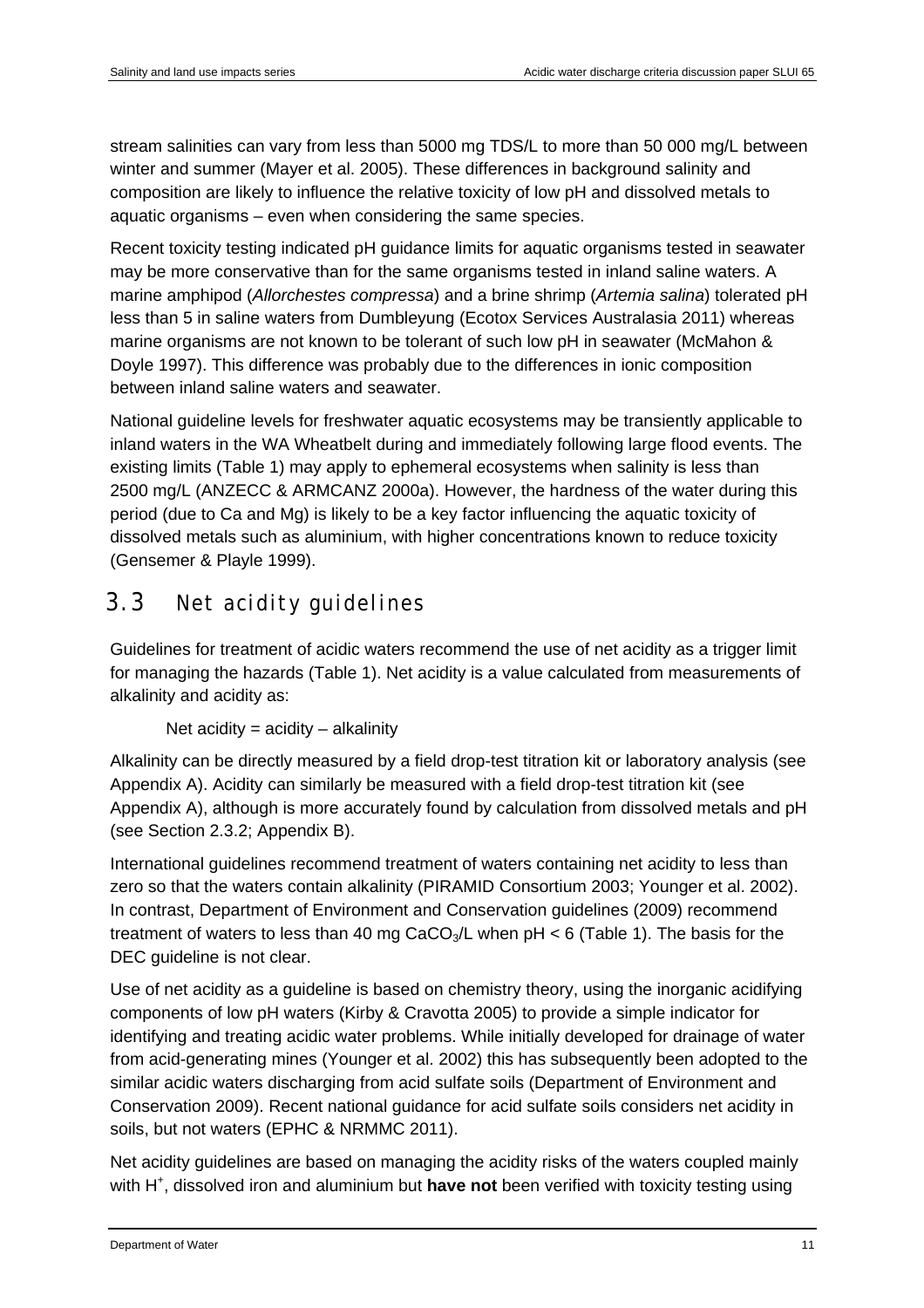either marine or freshwater organisms. The original  $0$  mg CaCO $\sqrt{2}$  net acidity guideline (Table 1) was developed for acidic fresh and brackish waters, but is equally likely to be applicable to saline acidic waters. This is because the chemical properties of saline acidic surface waters are similar to those of acidic fresh waters associated with acid mine drainage and acid sulfate soils (Degens et al. 2008b). The higher salinity of acidic saline waters does not influence the net result of acid–base reactions and would only modify the solubility and rates of reactions of various dissolved elements in the waters.

### *3.4 Determining guidelines for inland aquatic ecosystems*

Determining guideline limits for protecting aquatic ecosystems from the effects of acidic saline waters requires assessing the sensitivity of multiple aquatic species to contaminants (ANZECC & ARMCANZ 2000c). The results of multiple toxicity tests are used to establish the range of species sensitivities to toxins. This information is used to derive guidance values by calculating the concentration at which species protection can be achieved with known levels of confidence (90%, 95% or 99% as has been previously adopted ANZECC & ARMCANZ 2000a). Toxicity testing requires assessing biological responses to individual dissolved metals (such as aluminium) at a range of concentrations for a range of saline waters (to isolate the influences of other constituents in the waters on metal toxicity). The choice of test organisms also requires consideration – particularly as these need to represent different trophic levels in WA Wheatbelt waterways and lakes. The choice is likely to be challenging given the reported variations in species composition between aquatic ecosystems in the Wheatbelt (Pinder et al. 2004; Jones et al. 2009). Furthermore, the development of toxicity tests requires organisms that can be reliably cultured under laboratory conditions and have easily identifiable responses to toxins.

Clearly, species- and metal-specific guidelines present challenges for including a representative suite of organisms for the range of water chemistries in the Wheatbelt. Achieving them will require a concerted and exhaustive effort.

The above review indicates that direct measures of acidic water toxicity using pH may indicate some risks the water poses to saline aquatic ecosystems but can underestimate other risks associated with trace dissolved metals or downstream acidification. Assessing the risks of dissolved metals requires toxicity testing and adoption of routine dissolved metal analysis. The primary environmental risks of acidic waters are encompassed in the capacity for the water to acidify aquatic environments (indicated by net acidity measurements). Focusing on this perhaps offers a more achievable, practical path to developing discharge criteria for acidic saline waters in the Wheatbelt than pH and metal-specific investigations.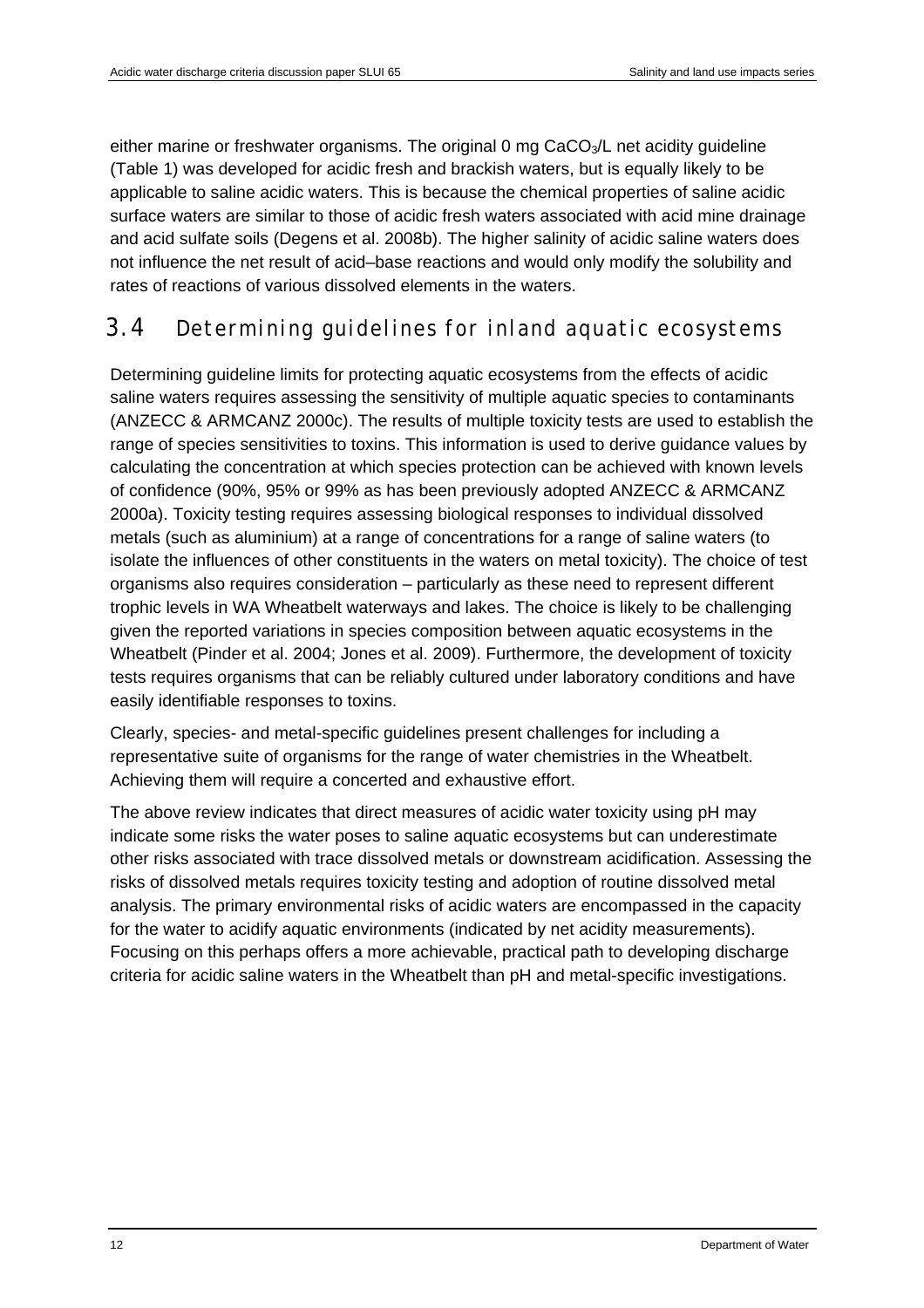## 4 Proposed interim criterion to manage acidic water hazards

Management of acidic water hazards for inland saline ecosystems requires measures that reflect the acidity and dissolved metal hazards, can easily be done in the field, and are readily interpreted. Assessment of the pros and cons of current measures of acidic water hazards outlined in the earlier sections is provided in Table 2. This provides the basis for the following discussion.

### *4.1 Proposed criterion and guideline value*

Net acidity is proposed as a criterion to provide the best management of hazards where drains discharge acidic water to lakes and waterways in the WA Wheatbelt. Net acidity provides an integrated indicator of toxic concentrations of dissolved metals as well as pH. The indicator provides a practical benchmark that can be calculated in the field from measurements using simple drop-test kits (see Degens 2009) without the need for calibration (as is regularly needed with pH probes) or laboratory analysis (Table 2). While pH provides a robust, widely understood measure of the acidic status of water, it does not indicate the stability of the water chemistry. Water pH can be unstable depending on whether or not the water is in equilibrium with the atmosphere, (often) unlikely in groundwater or groundwater drains. Furthermore, pH does not indicate the buffering capacity of the water or the capacity for various acidifying reactions to be driven by any dissolved metals (Table 2).

A net acidity threshold of less than 10 mg CaCO<sub>3</sub>/L is proposed as interim guideline value to minimise the risks of acidic waters to primary and secondary saline ecosystems in the WA Wheatbelt. A higher value of 20 mg CaCO<sub>3</sub>/L might be applicable for highly disturbed ecosystems.

The guideline value is supported by recent toxicity testing with partially neutralised saline drain waters showing that the net acidity where there is no effect (no observable effect concentration/NOEC) on four species of salt-tolerant organisms ranged from 0 to 30 mg CaCO<sub>3</sub>/L (Table 3; Ecotox Services Australasia 2011). A guideline value of 10 mg CaCO<sub>3</sub>/L represents the lower 95% confidence interval of the mean no-effect concentrations for the tested species, whereas a guideline value of 20 mg CaCO<sub>3</sub>/L represents the upper 95% confidence interval. It was notable for all species that none survived when net acidity concentrations exceeded 75 mg CaCO<sub>3</sub>/L (Ecotox Services Australasia 2011). Basing the guideline value on no-effect concentrations is consistent with the approach recommended in national water quality guidelines (ANZECC & ARMCANZ 2000c).

Toxicity testing for the criterion was conducted using water from three acidic saline drains neutralised to varying degrees with sodium bicarbonate. The drain waters had salinities of 39–40 g TDS/L and initial net acidities of 350–513 mg CaCO $<sub>3</sub>$ /L. Toxicity tests carried out</sub> with the waters **after** mixing, aeration and settling of any precipitated metal sludge. Therefore the tests reflect the toxicity of residual dissolved acidity in the waters rather than of suspended or sludge materials produced after neutralisation.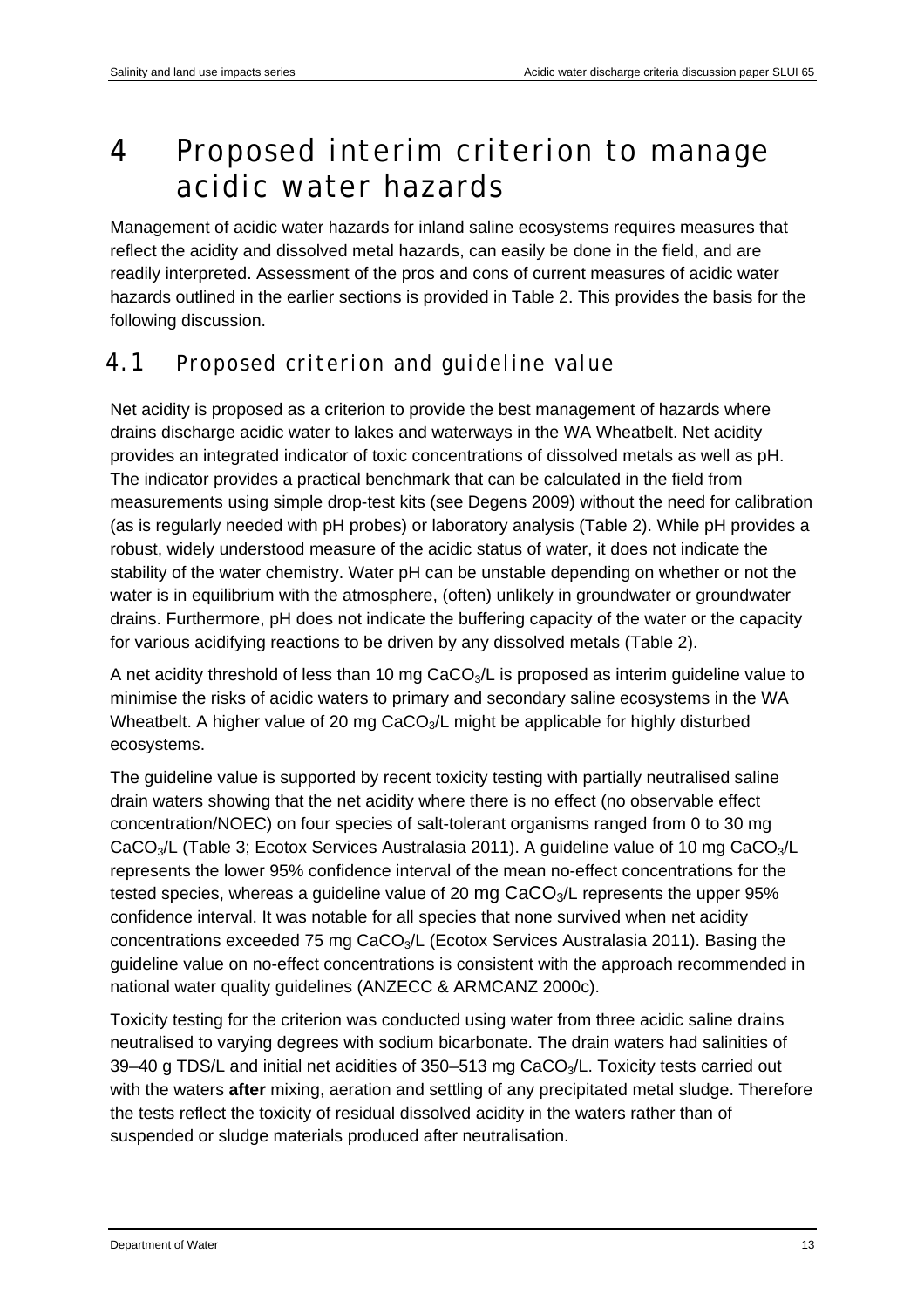| Indicator        | Pros                                                                                                                                  | Cons                                                                                            |
|------------------|---------------------------------------------------------------------------------------------------------------------------------------|-------------------------------------------------------------------------------------------------|
| pH               | Easily measured in the field for immediate                                                                                            | Calibration required before measurement                                                         |
|                  | decision making<br>Widely understood in terms of significance<br>for receiving environments (particularly<br>interpreting toxicity)   | Calibration relies on chemical solutions that<br>need to be replaced routinely                  |
|                  |                                                                                                                                       | Does not indicate stability of acidic/non-acidic<br>conditions and potential buffering capacity |
|                  |                                                                                                                                       | Limited in measuring amount of neutralisation<br>required to mitigate acidity risks             |
| Acidity          | Indicator easily measured in the field for<br>immediate decision making                                                               | Uses chemicals that need to be replaced<br>routinely                                            |
|                  | No calibration of measurement required                                                                                                | Does not indicate stability of acidic/non-acidic<br>condition as a sole measure                 |
|                  | Allows immediate determination of<br>maximum amount of neutralisation                                                                 | Not in common use                                                                               |
|                  | required to mitigate acidity risks                                                                                                    |                                                                                                 |
| Net acidity      | Indicator easily calculated in the field from<br>acidity and alkalinity                                                               | Uses chemicals that will routinely need to be<br>replaced                                       |
|                  | Reliant on field measurements where no<br>calibration required                                                                        | Not in common use                                                                               |
|                  | Reflects likely equilibrium acidic/non-<br>acidic condition of the water                                                              |                                                                                                 |
|                  | Allows immediate field determination of<br>amount of neutralisation required to<br>mitigate acidity risks                             |                                                                                                 |
|                  | Locally relevant information available to<br>interpret aquatic toxicity                                                               |                                                                                                 |
| <b>Dissolved</b> | Provides accurate indication of dissolved                                                                                             | Cannot be measured in the field                                                                 |
| metals           | metals enabling assessment of discharge<br>risks                                                                                      | Sampling and laboratory analysis required                                                       |
|                  | Possible to interpret aquatic toxicity with<br>additional species information                                                         | Not in common use                                                                               |
|                  | Can provide accurate estimation of acidity<br>and therefore minimum amount of<br>neutralisation required to mitigate acidity<br>risks |                                                                                                 |

#### *Table 2 Summary of pros and cons of acidic water indicators*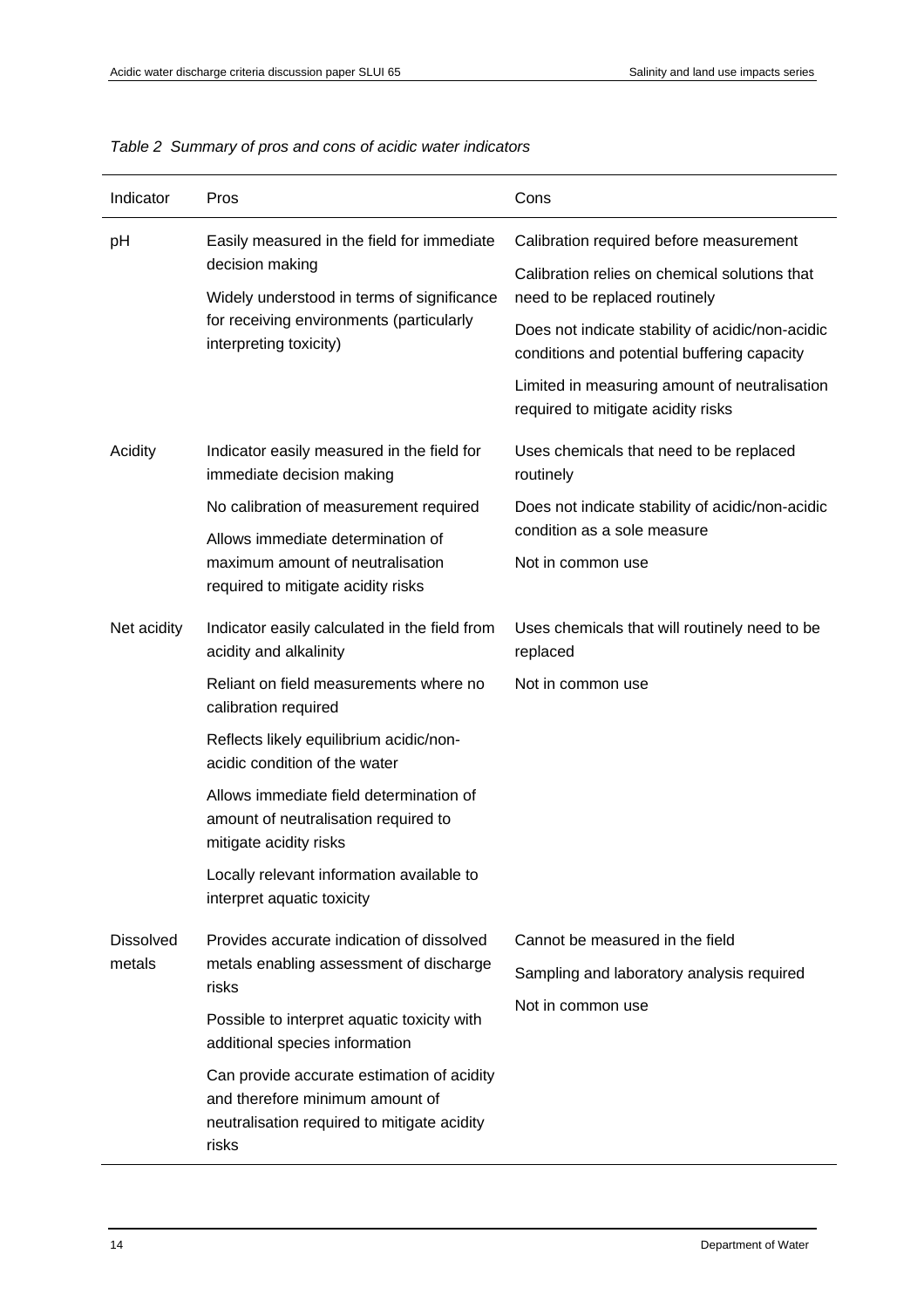| <b>Toxicology test</b>                              | Water <sup>1</sup> |               | $EC_{50}$ or $IC_{50}^2$ $EC_{10}$ or $IC_{10}^3$ NOEC <sub>NA</sub> <sup>4</sup><br>--------- Net acidity (mg CaCO <sub>3</sub> /L) -------- |       | NOEC <sub>DH</sub> <sup>5</sup> |
|-----------------------------------------------------|--------------------|---------------|-----------------------------------------------------------------------------------------------------------------------------------------------|-------|---------------------------------|
| 48 hr acute (survival) toxicity                     | BY                 | $20(17-22)$   | $17(16-19)$                                                                                                                                   | 10    | 5.9                             |
| test with the brine shrimp<br>Artemia salina        | <b>BC</b>          | $30(26-34)$   | $26(25-26)$                                                                                                                                   | 10    | 6.1                             |
|                                                     | <b>FC</b>          | $7(0-11)$     | $4(0-6)$                                                                                                                                      | 0     | 6                               |
|                                                     | C                  | N/A           | N/A                                                                                                                                           | $-10$ | 5                               |
| 48 hr acute (survival) toxicity                     | <b>BY</b>          | $18(16 - 20)$ | $17(16-17)$                                                                                                                                   | 10    | 5.9                             |
| test with the ostracod                              | BC                 | $36(32-40)$   | 29 (28-34)                                                                                                                                    | 35    | 5.7                             |
| Platycrysis bauera                                  | <b>FC</b>          | $7(0-11)$     | $4(0-6)$                                                                                                                                      | 0     | 6                               |
|                                                     | $\mathsf{C}$       | N/A           | N/A                                                                                                                                           | $-10$ | 5                               |
| 72 hr micro-algal growth                            | <b>BY</b>          | $28(24-34)$   | $20(0-22)$                                                                                                                                    | 20    | 5.6                             |
| inhibition toxicity test using<br>Dunaliella salina | <b>BC</b>          | 44 (34-53)    | $22(6-30)$                                                                                                                                    | 35    | 5.7                             |
|                                                     | <b>FC</b>          | $32(28 - 36)$ | $17(0 - 20)$                                                                                                                                  | 15    | 5.6                             |
|                                                     | $\mathsf{C}$       | N/A           | N/A                                                                                                                                           | $-10$ | 5                               |
| 48 hr acute (survival) toxicity                     | BY                 | $25(23 - 27)$ | $21(18-28)$                                                                                                                                   | 20    | 5.6                             |
| test with the marine amphipod                       | <b>BC</b>          | $37(30-45)$   | $35(35-35)$                                                                                                                                   | 35    | 5.7                             |
| Allorchestes compressa                              | <b>FC</b>          | 18 (16-26)    | $15(9-24)$                                                                                                                                    | 15    | 5.6                             |
|                                                     | $\mathsf C$        | N/A           | N/A                                                                                                                                           | $-10$ | 5.1                             |

| Table 3 Summary of toxicity test results for neutralised acidic saline (39–40 g TDS/L) drain waters |
|-----------------------------------------------------------------------------------------------------|
| and acidified stream water from the WA Wheatbelt (adapted from Ecotox Services                      |
| Australasia 2011)                                                                                   |

 $1$  Test waters – sodium bicarbonate (NaHCO<sub>3</sub>) neutralised saline drain waters from Beynon Road, Dumbleyung (BY), Beacon (BC) and Fence Road, Dumbleyung (FC). Coblinine River water, Dumbleyung (C) acidified with hydrochloric acid to pH 4.7, 5.1, 5.6, 6 and 6.4

<sup>2</sup> Statistically-derived net acidity concentration (with 95% confidence interval in brackets) at which 50% of organisms affected (EC<sub>50</sub>) or inhibited (IC<sub>50</sub> for the micro-algal test only) by net acidity in the test waters  $^3$  Statistically-derived net acidity concentration (with 95% confidence interval in brackets) at which 10% of organisms affected (EC<sub>10</sub>) or inhibited (IC<sub>10</sub> for the micro-algal test only) by net acidity in the test waters  $4 NOEC<sub>NA</sub>$  = net acidity concentration in test series where no effect/inhibition occurred on test organisms (note: negative net acidity indicates that water contains alkalinity exceeding acidity)

 $5$  NOEC<sub>PH</sub> = pH in test series where no effect/inhibition occurred on test organisms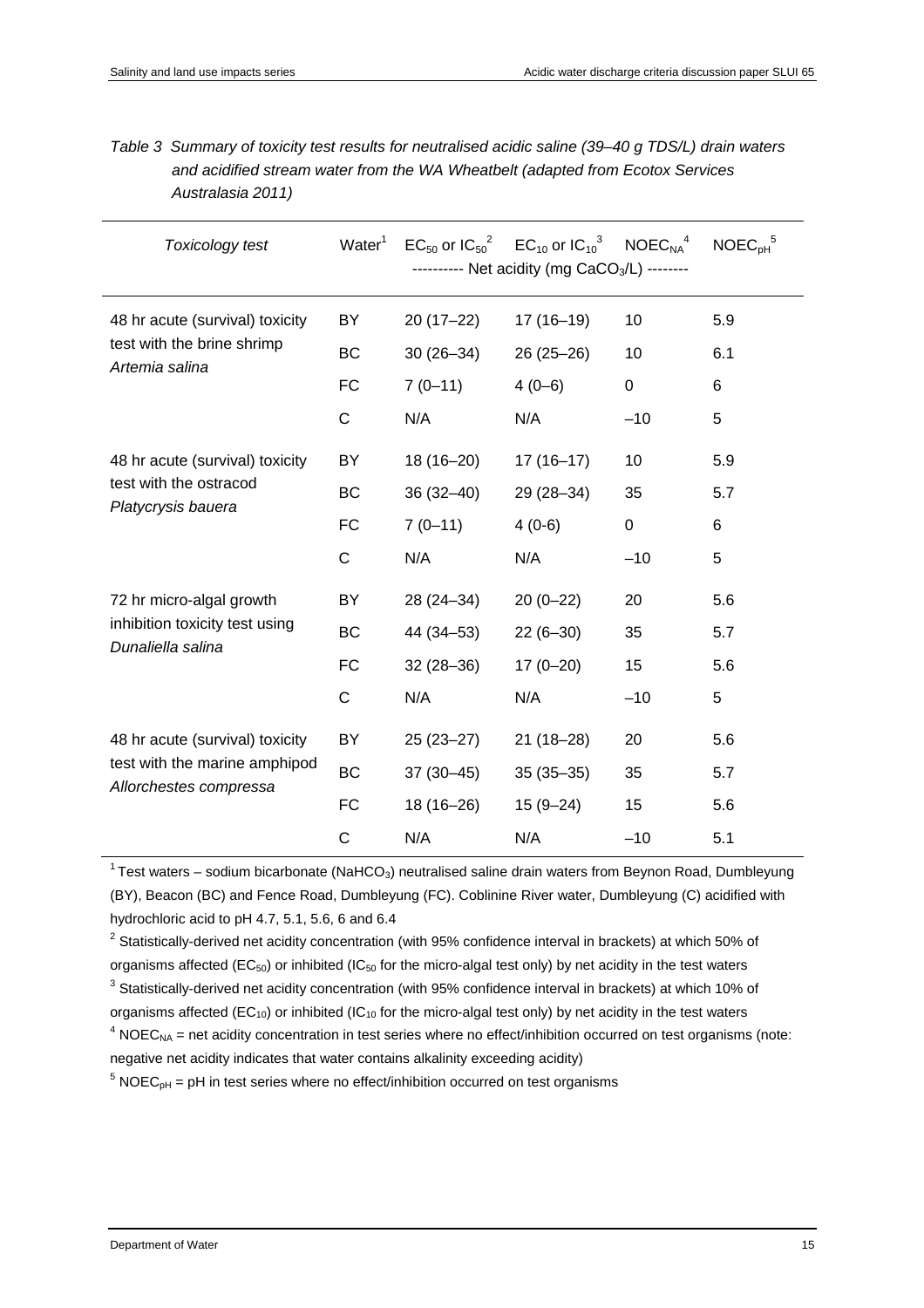Acidification and aquatic toxicity effects on the environment are expected to be minimal where drain water is discharged with net acidity  $\lt 10$  mg CaCO<sub>3</sub>/L provided that the water has had time to react with air to allow any metals to precipitate and settle as sludge prior to discharge.

Use of field tests with limited accuracy may constrain the practicality of applying the guideline limits for net acidity. The resolution of detection of some field kits can be as much as 20 mg CaCO<sub>3</sub>/L for acidity (see Appendix A) and 5 mg CaCO<sub>3</sub>/L for alkalinity which reduces the accuracy of detecting a net acidity of less than 10 mg  $CaCO<sub>3</sub>/L$ . However, using the low range methods for these kits can often provide more accurate measures that should be able to resolve this level of net acidity. A value of 20 mg  $CaCO<sub>3</sub>/L$  may be more practical to measure in the field than 10 mg CaCO<sub>3</sub>/L and perhaps could be considered after trialling the criterion.

Toxicity testing also showed that net acidity calculated from dissolved metals was better in indicating the toxicity of the waters to aquatic organisms than pH alone. Where dissolved metals were present, the pH at which there were no effects on the test organisms ranged from 5.6 to 6.1 whereas in the **absence of dissolved metals** in the acidified Coblinine River water the organisms were not affected at pH 5.0–5.1 (Table 3). It was evident that sensitivity of organisms to low pH can vary depending on the presence of dissolved metals and therefore is less reliable as an indicator of acidic water toxicity than net acidity.

The proposed interim guideline is similar to criteria used to manage acidity in freshwaters from acid sulfate soils (Department of Environment and Conservation 2009) and internationally for acid mine drainage (Younger et al. 2002; PIRAMID Consortium 2003). Furthermore, the interim guideline is consistent with earlier proposals that acidic saline waters should be treated to at least 0 mg  $CaCO<sub>3</sub>/L$ , preferably with excess alkalinity, to minimise environmental risk (Degens 2009 after Younger et al. 2002). Previous guideline limits for acidity were based on chemical theory (as discussed earlier), whereas the present recommendation is supported by the first toxicity testing involving net acidity in saline waters with salt-tolerant aquatic organisms.

Net acidity encompasses the major metal risks associated with dissolved aluminium and iron in acidic waters and the influence these have on water pH. While net acidity does not capture the risks associated with trace elements (e.g. lead, copper and zinc) sometimes dissolved in acidic waters, recent bicarbonate neutralisation tests indicate that these can be greatly decreased during neutralisation (Ecotox Services Australasia 2011). This is attributed to the adsorption onto iron and aluminium precipitates that form once iron- and aluminium-rich waters are neutralised (McDonald et al. 2006).

### *4.2 Why pH alone is limited*

The use of the pH criterion alone can be too conservative and could lead to failure to ensure that there are no acidity hazards associated with Wheatbelt waters. Toxicity tests suggested that pH exceeding 6.1 might be a suitable indicator that acidity risks associated with net acidity are minimised (Table 3); however, it is still possible for waters at this pH to contain net acidity. Meta-analysis of more than 750 surface water and groundwater samples taken across the Wheatbelt in previous work (Shand & Degens 2008; Degens & Shand 2010)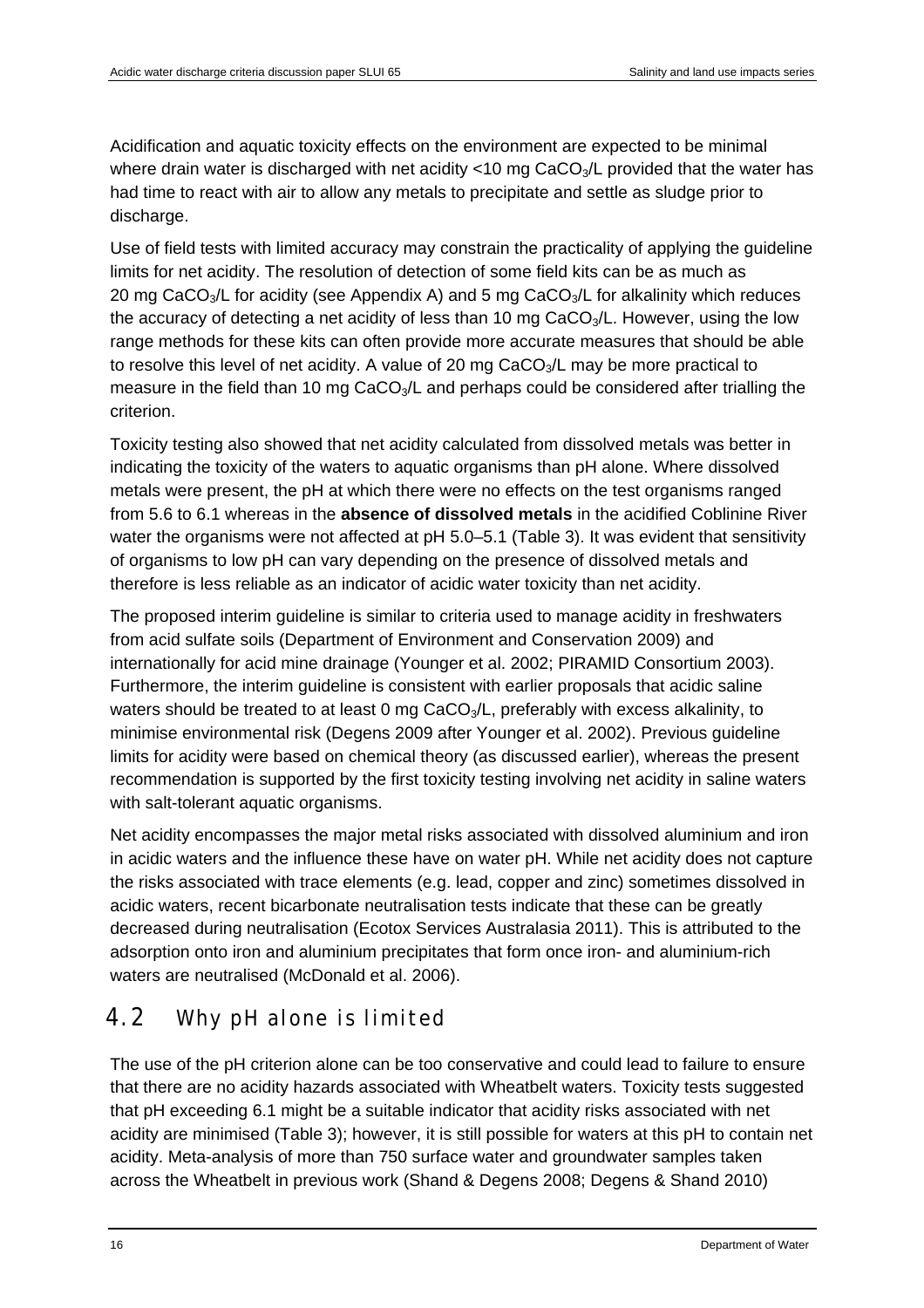indicated that 14% of the 91 waters with pH > 6 contained net acidity exceeding 10 mg CaCO<sub>3</sub>/L (Fig. 2). This may seem an acceptable error rate, but some of these waters (groundwater and drainage water) could contain net acidity exceeding 200 mg  $CaCO<sub>3</sub>/L$  that would otherwise be unidentified and unmanaged if using pH criterion alone.

A further limitation of relying on pH to define discharge criteria is that 70% of waters between pH 5 and 6 would be deemed as being at risk of acidification – when these have no acidification risks. This error means that extra costs would be incurred in treating and managing waters for acidity for no gain.

This discussion indicates that measuring pH alone is probably not sufficiently conservative to manage the majority of risks associated with acidic drainage waters in the Wheatbelt.



*Figure 2 Net acidity of waters with field pH 5–7 collected from drains, groundwater bores and surface sites (lakes, streams and rivers) in areas with acidity issues in the Wheatbelt (data from Shand & Degens 2008; Degens & Shand 2010)* 

### *4.3 Hazards that the proposed criteria do not capture*

Management to minimise net acidity captures most of the hazards associated with acidic waters, but not those from minor metals or metalloids. These include metals such as cadmium, copper, lead, manganese, nickel and zinc or metalloids such as arsenic. These can sometimes be present after neutralisation, although in most cases they can be removed with the iron and aluminium precipitates (Degens 2009). Manganese can be an exception.

As with dissolved aluminium and iron, there are no reliable guidelines for concentrations of minor metals and metalloids in inland saline waters. The ANZECC and ARMCANZ (2000a) guidelines for marine ecosystems provide a broad interim basis for assessing toxicity (see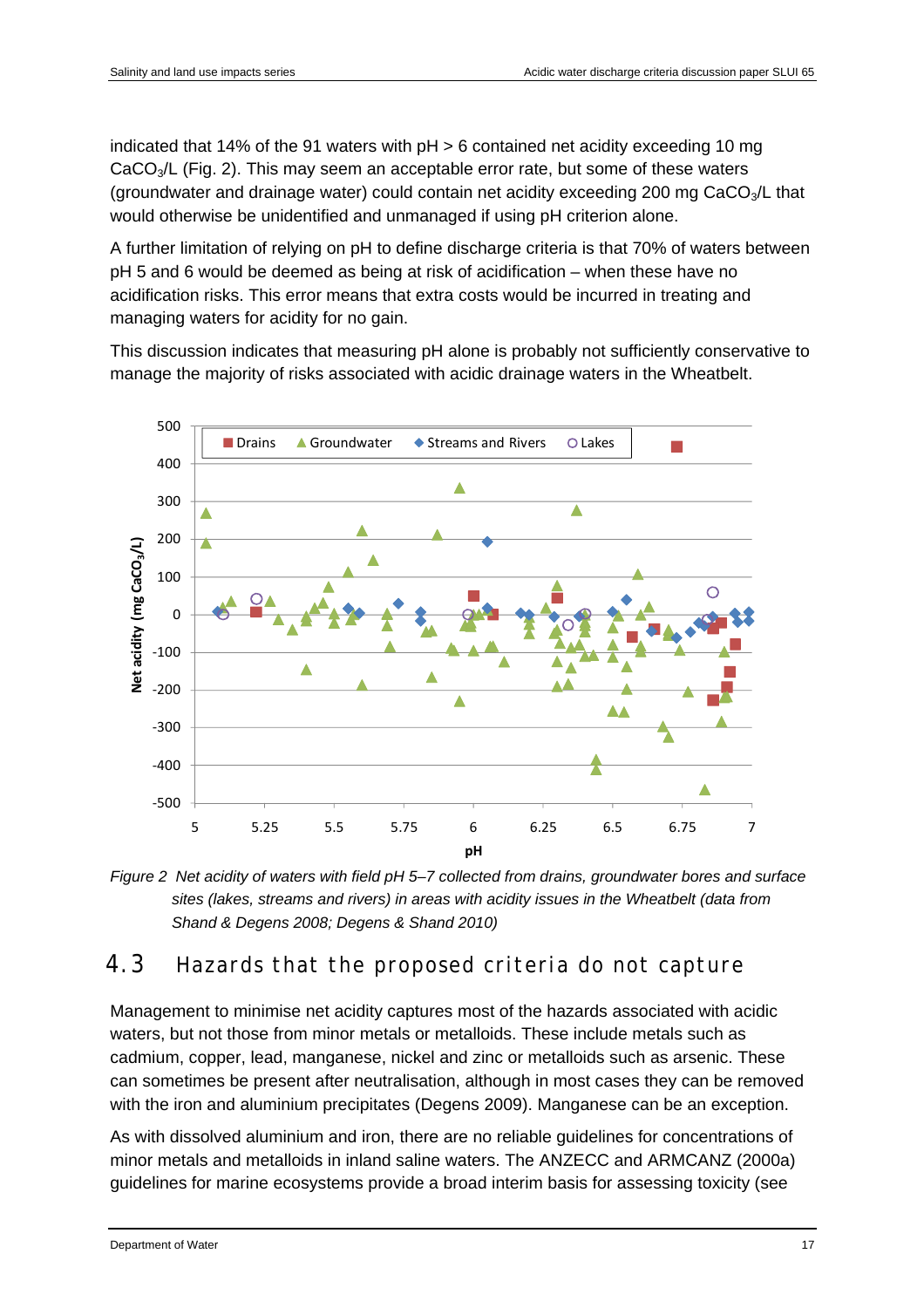Degens 2009 for a list). These indicate that the toxicity of minor metals and metalloids varies depending on the element; generally, copper > lead > cadmium > zinc > nickel (ANZECC & ARMCANZ 2000c). There is some uncertainty regarding the toxicity of manganese in marine ecosystems (ANZECC and ARMCANZ 2000c). However, recent tests with neutralised drain waters showed no toxic responses to residual concentrations of manganese, lead and copper (Ecotox Services Australasia 2011) that were above ANZECC and ARMCANZ (2000a) guideline values for marine ecosystems. This indicates that the ANZECC and ARMCANZ values (2000a) are conservative and applying them to neutralised discharge waters will result in a conservative level of protection for saline aquatic ecosystems.

### *4.4 Application*

It is anticipated that net acidity will be calculated from measurements of acidity and alkalinity of groundwater or drainage water that might be discharged to waterways or lakes. For groundwater, the measurements should be made using freshly collected samples of shallow groundwater seepage into test pits or water pumped from bores. If net acidity exceeds 10 mg CaCO<sub>3</sub>/L, discharge of this water without treatment may result in harmful effects on the ecology of receiving lakes and waterways.

Discharge of water with net acidity less than 10 mg  $CaCO<sub>3</sub>/L$  is unlikely to result in harmful effects provided that the water has been sufficiently aerated and enough time allowed for completion of any neutralising reactions. This caveat ensures that the physical effects of metal precipitate formation (increased turbidity or smothering of bed sediments) on the receiving environments are minimised in waters where significant acidity occurs in conjunction with alkalinity (usually very iron-rich alkaline waters). This can be achieved by constructing ponds to promote aeration and sludge settling from drain waters prior to discharge. Details of suitable pond designs are provided in PIRAMID Consortium (2003) and Younger et al. (2002).

The management responses for waters exceeding the guideline will depend on the level of acidity and the receiving environment. For drainage or groundwater pumping systems, management could include:

- treatment of acidity using in-drain or end-of-drain systems (Degens 2009)
- containment and evaporation in constructed ponds (and treatment of seepage)
- retention and evaporation in lakes with periodic neutralisation by flood waters (see Degens & Shand 2010)

or

retention and evaporation in lakes with augmented treatment capacity.

Further details of these options are provided in the proposed guidelines for treating acidic drain water (Degens 2009).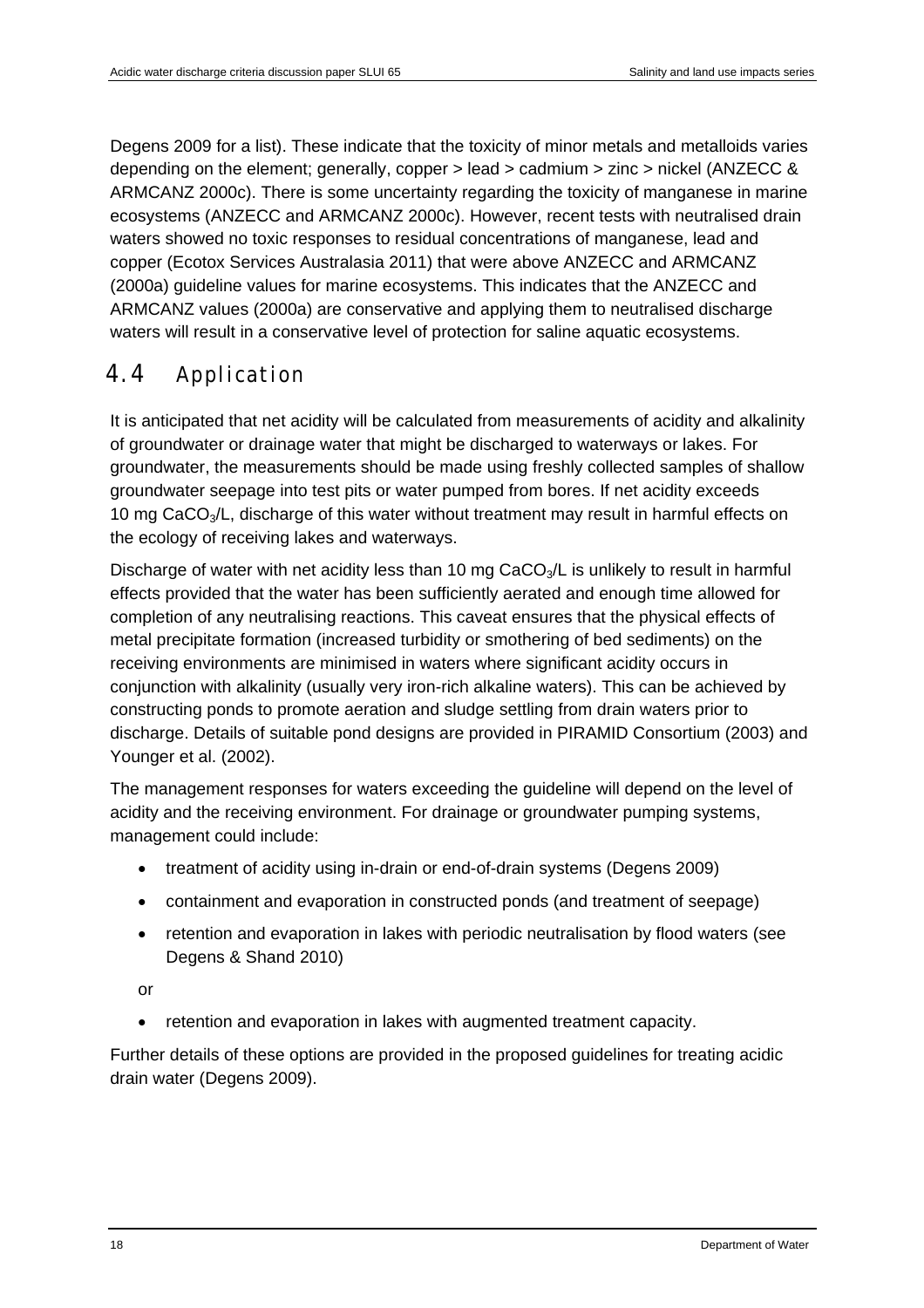# Appendices

### Appendix A — Assessment of fundamental risk factors for acidic waters

#### *Estimating total acidity*

Total acidity can be measured in the field in samples immediately following collection using kits involving simple drop-tests or more accurate metered dosing. This measurement is sometimes called 'phenolphthalein acidity' or 'mineral and organic acidity'. The basic measurement involves taking a sample with a calibrated container, adding a solution or powder that colourimetrically indicates pH (phenolphthalein) and adding a dilute mixture of sodium hydroxide of known concentration until the colour changes indicating that a certain end-point pH has been reached. The standard method involves measuring the volume of sodium hydroxide solution added to reach a stable pH of **8.3** in the water sample (indicated by the colour changing from colourless to purple). *Note that titrating to pH = 4.5 only indicates mineral acidity or free acidity.*

With waters highly coloured with tannins or other organic compounds the colour change signalling the pH end point may be difficult to see. It may be necessary to use a pH probe to detect when the pH reaches 8.3.

Commonly available test kits include HACH (drop-test kit:  $4-500$  mg CaCO<sub>3</sub>/L Model AC-6 Catalogue No. 2223-01 or digital pipette kit for acidity and alkalinity 10–4000 mg CaCO<sub>3</sub>/L Model AL-DT Catalogue No. 20637-00), Hanna Instruments (syringe titration test kit: 0– 500 mg CaCO<sub>3</sub>/L Model HI 3820) or the Acid Solutions test kit.

The accuracy of the test kits varies. The HACH drop-test kit typically has an accuracy of  $\pm$  20 mg CaCO<sub>3</sub>/L when titrating total acidity in the high range (0–400 mg/L) but can have an accuracy of  $\pm$  5 mg CaCO<sub>3</sub>/L in the low range (0–100 mg/L) titrating a 23 mL volume using phenolphthalein to detect the end point rather than bromocresol green–methyl red. In contrast, the Hanna kits have an accuracy of  $\pm$  5 mg CaCO<sub>3</sub>/L in the 0–500 mg/L range and  $\pm$  1 mg CaCO<sub>3</sub>/L in the 0–100 mg/L.

Acidity is most accurately found by calculation from dissolved metals and a measurement of pH in the field. This requires collecting a water sample and sending it for laboratory analysis of dissolved metals. A brief comparison of in-field measurements with acidity calculated from laboratory analyses in saline waters is covered in Appendix B. Samples filtered in the field through 0.45 µm filter paper and preserved with nitric acid need to be submitted for analysis of dissolved iron, aluminium and manganese (contact laboratories to determine the best approach). Acidity from these analyses and a measurement of pH in the field is calculated using the equation:

Acid<sub>calculated</sub> = 1.79 x Fe<sup>2+</sup> + 2.68 x Fe<sup>3+</sup> + 5.56 x Al + 1.82 x Mn + 50000 x 10<sup>-pH</sup>

where Fe, Al and Mn are concentrations of dissolved elements in mg/L. This calculation requires consideration of the extent to which iron is present as  $Fe<sup>2+</sup>$  or  $Fe<sup>3+</sup>$ . It is often easier to assume dominance of one form; for example, if pH is less than 3.5 and the water is well aerated most iron is likely to be present as  $Fe<sup>3+</sup>$ , in which case 0 is used as the concentration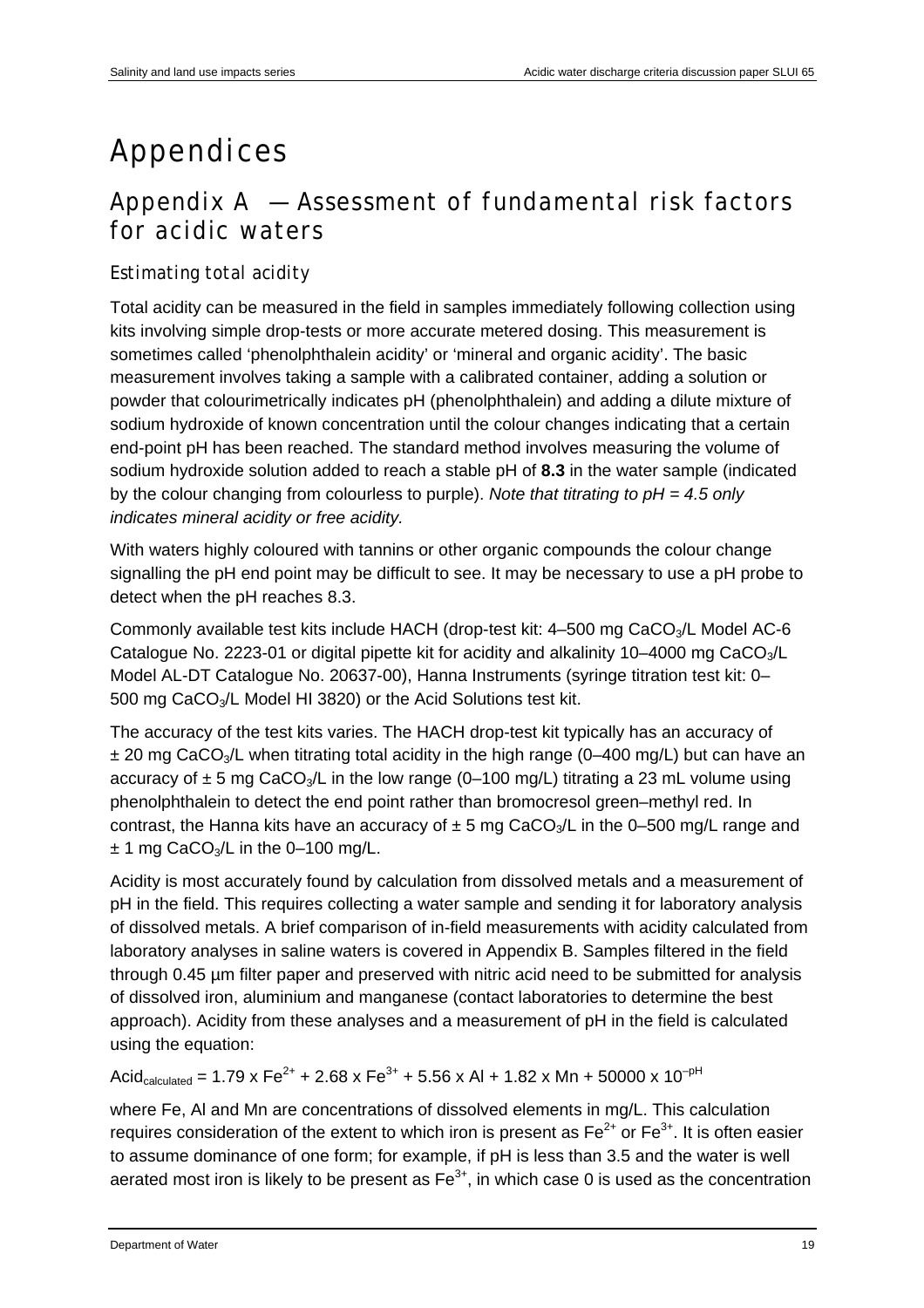of  $Fe^{2+}$ . For higher pH water, it is safer to assume that dissolved iron is present as  $Fe^{2+}$  (also see notes below and Glossary).

#### *Estimating alkalinity*

Alkalinity is best measured on samples taken in the field using kits involving simple droptests. Samples can also be bottled and sent to a laboratory for later analysis by a similar method to that used in the field. Immediate measurement in the field is generally more reliable than measurement in a laboratory because the alkalinity in samples can change during storage and transport.

The basic measurement of alkalinity involves a chemical test in the field of adding a strong acid to a fixed volume of sample until certain pH is reached. The sample is collected in a calibrated container, added to a larger jar to which a pH indicator (e.g. bromocresol green– methyl red) is added and a dilute mixture of sulfuric acid (of known concentration) slowly added until the colour changes. For the indicator used, the change is from green to pinkish red when the pH of the sample reaches **4.5**. The volume of sulfuric acid added to the sample is recorded and used to calculate the amount of alkalinity in the sample consumed by lowering the pH to 4.5. If the sample is already less than pH 4.5 (that is the colour changes instantly to pinkish red) there is no measureable alkalinity.

Commonly available test kits include HACH (drop test kit: 5–400 mg CaCO<sub>3</sub>/L Model AL-AP MG/L Catalogue No. 24443-01 or digital pipette kit for acidity and alkalinity 10–4000 mg CaCO<sub>3</sub>/L Model AL-DT Catalogue No. 20637-00), Hanna Instruments (syringe titration test kit: 0–300 mg CaCO<sub>3</sub>/L Model HI 3811) or the La Motte test kit (P&T Dropper Pipette Alkalinity test No. 4533; 50–200 CaCO<sub>3</sub>/L). These range in accuracy from 1 to 5 mg CaCO<sub>3</sub>/L for generally low range tests up to 100 mg  $CaCO<sub>3</sub>/L$  and up to 20 mg  $CaCO<sub>3</sub>/L$  for higher range tests.

#### *Estimating flow*

An estimate of flow is essential for calculating instantaneous acidity loads and providing the hydrological context to measurements of water chemistry. Flow estimation basically involves measuring the cross-sectional area of flowing water and the average velocity of this flow. To achieve high accuracy, this normally involves detailed measurements of depths and flow velocities. Nonetheless, the same basic approach can provide order-of-magnitude estimates.

Basic flow estimation is calculated as:  $Q = V \times A$ .

where Q is flow in m<sup>3</sup>/s, V is average velocity in m/s and A is cross-sectional area (m<sup>2</sup>).

Choose a straight section of drain (or a culvert) with constant width, depth and shape to measure the flow. Avoid sections where water ponds. Measure the width and average depth of the section and calculate the cross-sectional area. Where the channel is box shaped, cross-sectional area is calculated as: width x depth. The cross-sectional area of V-shaped channels is  $\frac{1}{2}$  x width x depth, and of semi-circular channels is  $\frac{2}{3}$  x width x depth. Culverts can be a good place to take measurements, but only if flows within them do not bank up.

Velocity can be measured by timing a floating object over a set distance (measured or paced) and taking 85% of this value to estimate the subsurface velocity.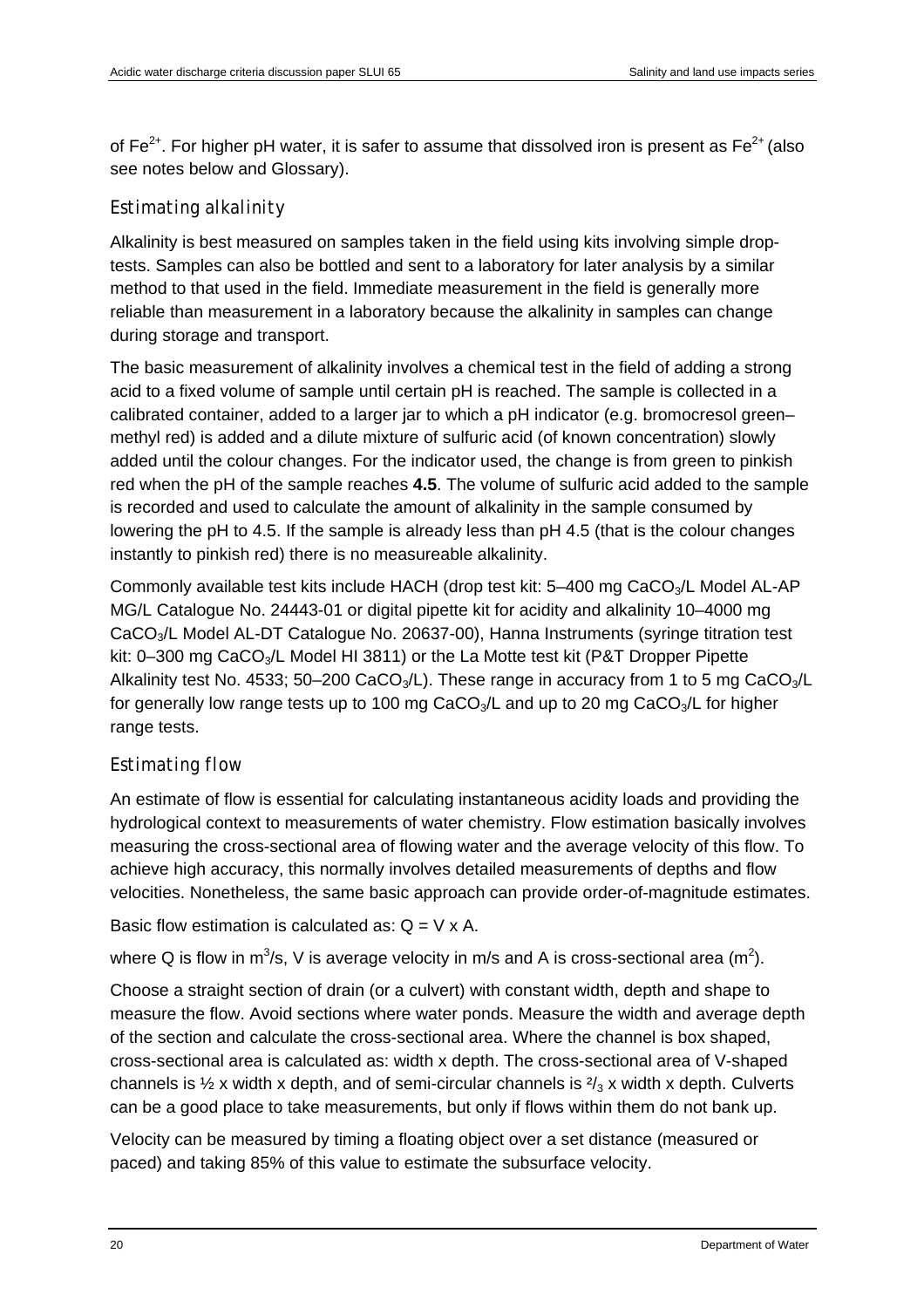If flow measurements are to be made consistently at a site, the reliability of estimates can be improved by installing a small V-notch weir where the theoretical relationship between depth of flow and discharge can be used to estimate flow or where flow can be measured by the time to fill a bucket (Younger et al*.* 2002; PIRAMID Consortium 2003).

Care needs to be taken with extrapolating point measurements of flow to estimate discharge over time in drains. For example, significant under- and over-estimation can occur if using a single measurement of flow to estimate daily discharge particularly if rain has fallen.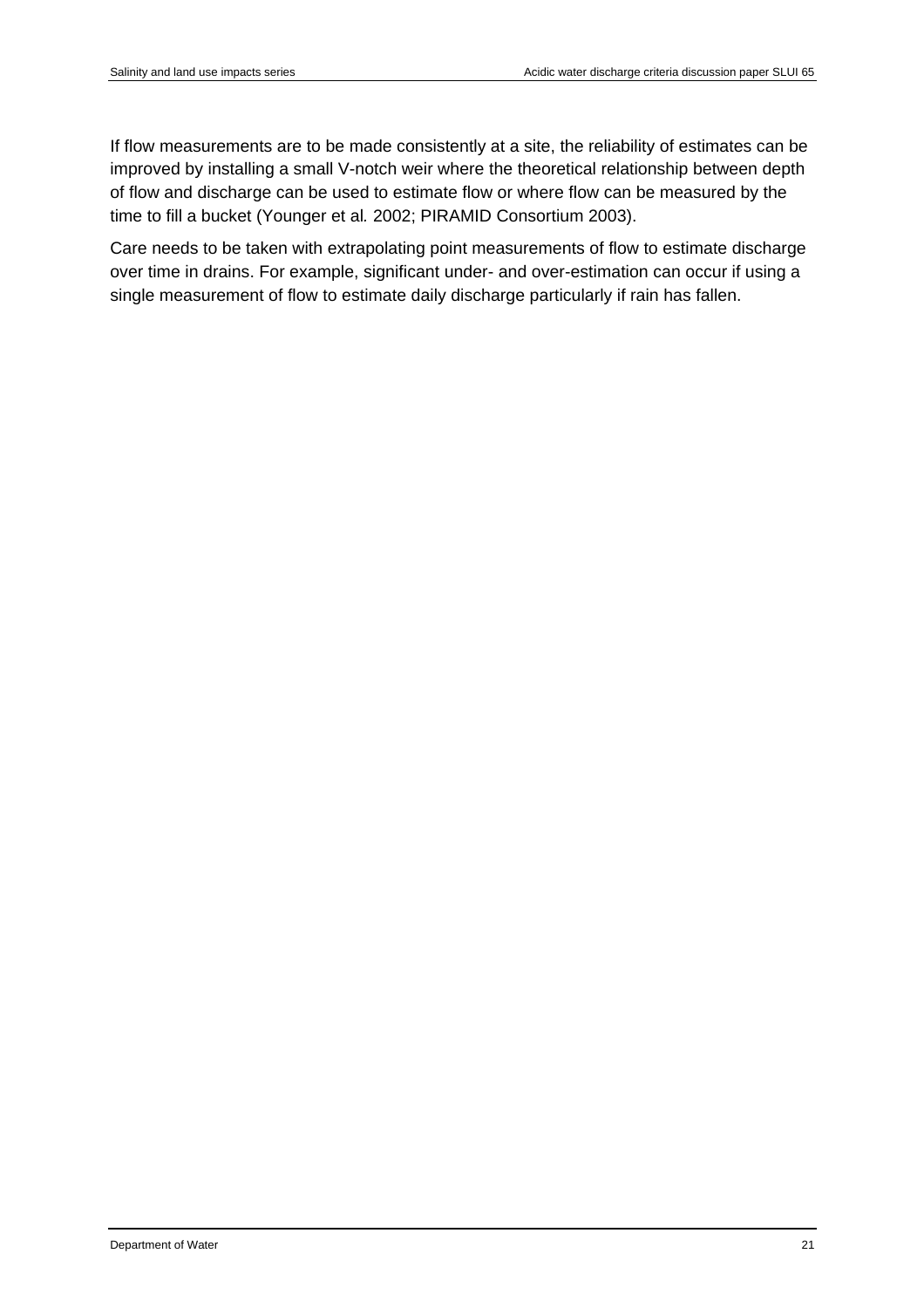### Appendix B — Comparison of net acidity determined by test kit with laboratory analysis

The international convention is that net acidity be determined by calculation using analysis of dissolved metals and dissolved alkalinity (Younger et al. 2002; PIRAMID Consortium 2003; Kirby & Cravotta 2005). This is generally using the equation:

Net acidity =  $\text{acidity}_{\text{calc}} - \text{alkalinity}$ 

Where: Acidity<sub>calc</sub> = 1.79 x Fe<sup>2+</sup> + 2.68 x Fe<sup>3+</sup> + 5.56 x Al<sup>3+</sup> 1.82 x Mn<sup>2+</sup> + 50000 x 10<sup>-pH</sup>

(after Kirby & Cravotta 2005).

Alkalinity = alkalinity determined/calculated by strong acid (usually  $H_2SO_4$ ) titration to pH 4.5.

Acidity<sub>calc</sub> requires measurements of soluble aluminium, iron and manganese concentrations (in mg/L or ppm) and so sampling and analysis of dissolved metals. While more accurate, this rules out immediate in-field assessment of acidity hazards.

A less reliable method is to measure acidity by titration with a strong alkaline solution (such as sodium hydroxide). This approach is not generally recommended internationally because it can underestimate acidity (Kirby & Cravotta 2005). However, in the acidic saline waters found in the WA Wheatbelt, acidity determined by titration generally overestimates acidity, resulting in an overestimation of net acidity. This is illustrated in analysis of net acidity using calculated acidity (Acidity<sub>calc</sub>) and measured acidity (Acidity<sub>meas</sub>) for acidic drain waters neutralised with bicarbonate solution (used in the testing by Ecotox Services Australasia 2011). A notable point is that the difference diminishes as waters approach net acidity of 0 mg CaCO<sub>3</sub> (Fig. 3).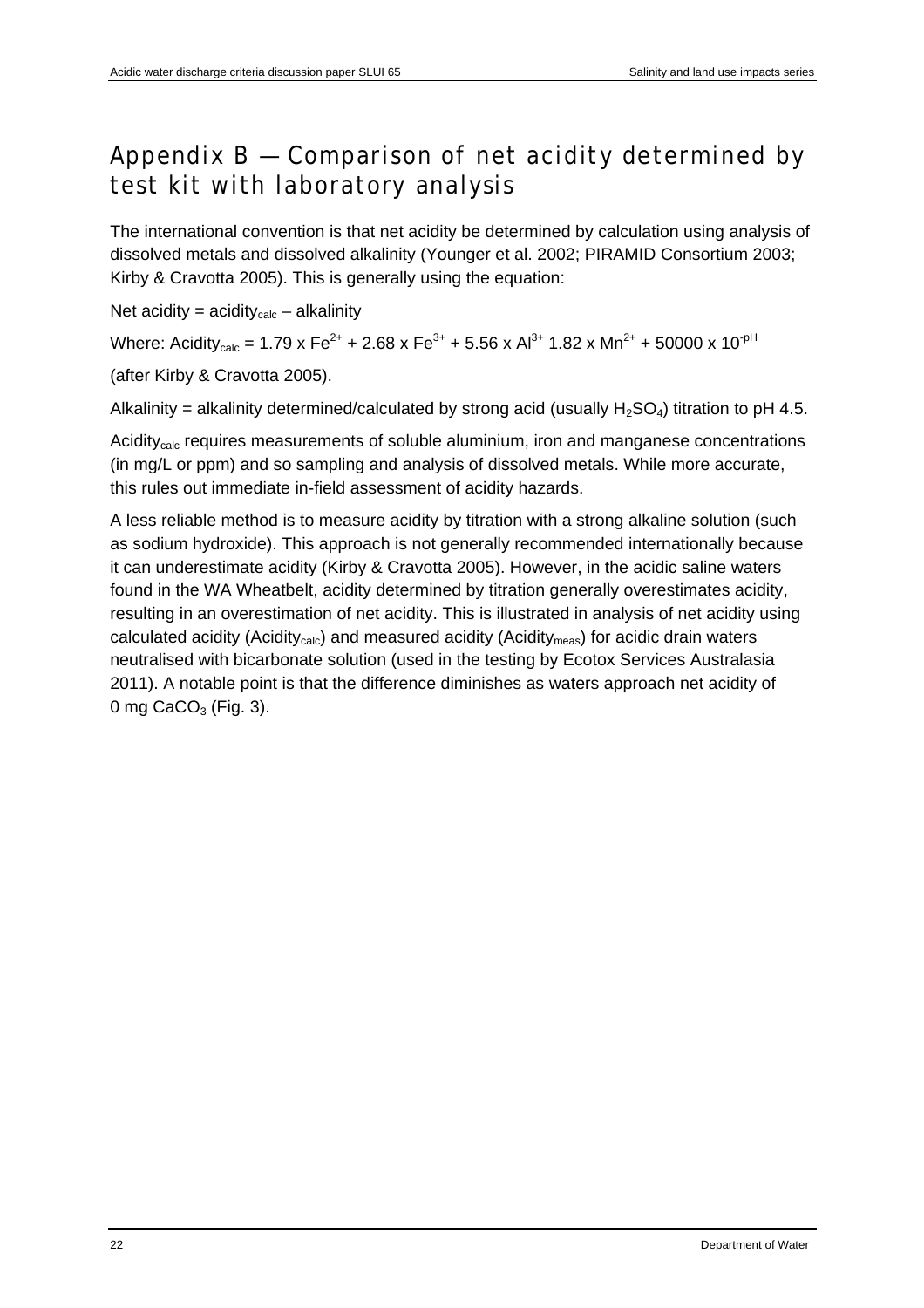

*Figure 3 Deviation between net acidity based on acidity measured using a field test kit (Acidity<sub>meas;</sub> also similar to acidity by laboratory titration) and calculated acidity (Aciditycalc) for a range acidic waters neutralised with bicarbonate*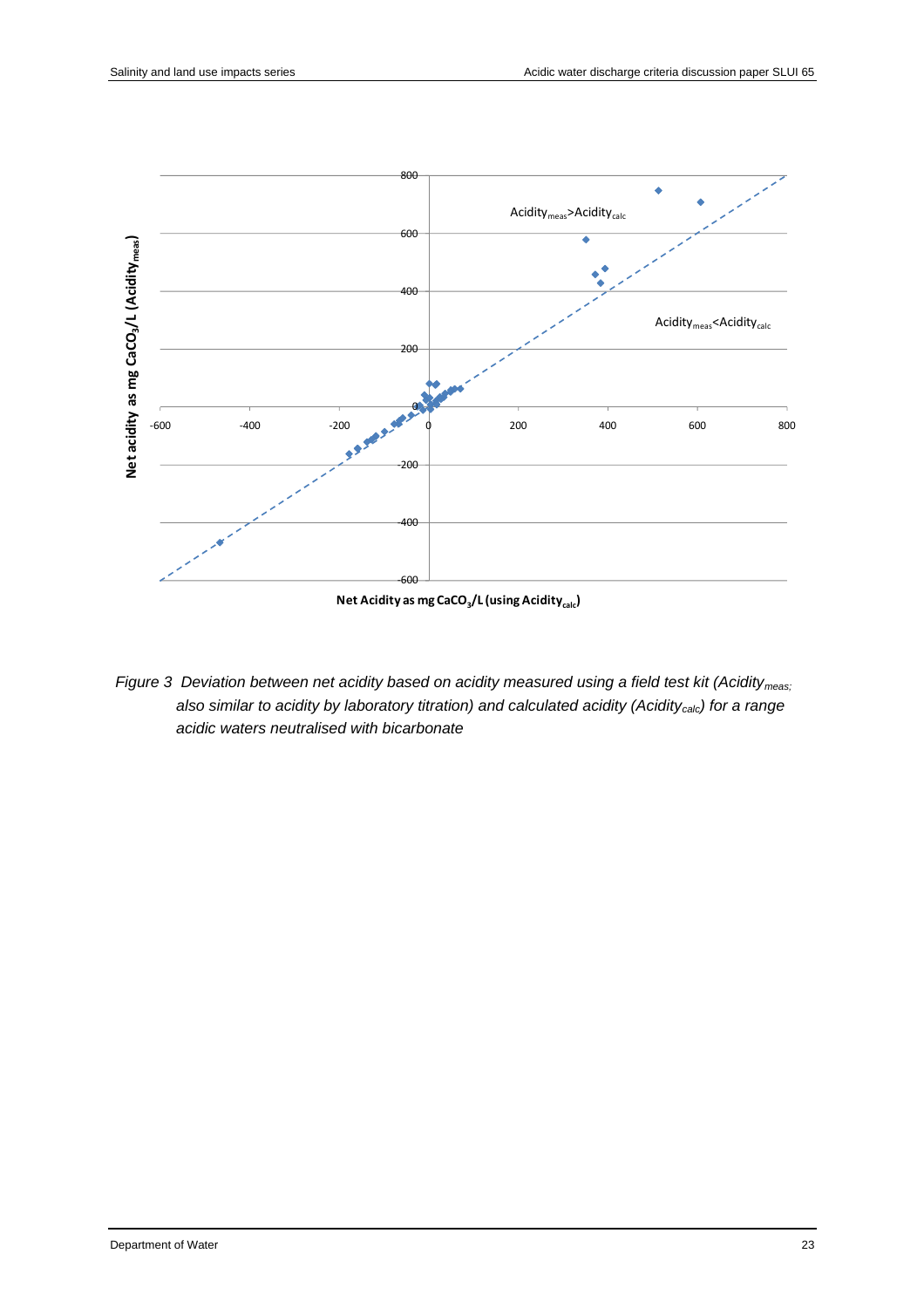## Glossary

| Acidity |  |
|---------|--|
|         |  |

The amount of acidity associated with all dissolved ions in a solution expressed as an amount of pure calcium carbonate needed to neutralise these. This includes hydrogen ions (as measured by pH) and commonly 'free' dissolved metals such as aluminium, iron and manganese. Other dissolved metals such as lead and zinc only begin to make a significant contribution to this acidity at high concentrations (> 1 mg/L) – rare in acidic Wheatbelt water (Degens et al. 2008b). Organic acids may also contribute to acidity in some natural water, particularly those originating from peat wetlands but their contribution is insignificant. Acidity can be found by measuring the amount of sodium hydroxide (NaOH/caustic soda) needed to raise the pH of a litre of the solution to 8.3 (Kirby & Cravotta 2005). Acidity can also be more reliably calculated from measurements of pH, soluble aluminium, iron and manganese concentrations (in mg/L or ppm) using the formula (after Kirby & Cravotta 2005):

Acid<sub>calc</sub> = 1.79 x Fe<sup>2+</sup> + 2.68 x Fe<sup>3+</sup> + 5.56 x Al<sup>3+</sup> 1.82 x Mn<sup>2+</sup> + 50000 x  $10^{-pH}$ 

Note that when water pH exceeds 3.5, most of the dissolved iron is likely to be present at  $Fe^{2+}$  with iron as  $Fe^{3+}$  probably only present in significant concentrations when water pH is less than 3.5 (Langmuir 1997). From this equation, simple 'rules of thumb' are that every g/L of dissolved aluminium requires 5.6 g CaCO $\sqrt{ }$  to neutralise, every g/L of iron (as ferrous iron) requires 1.8 g  $CaCO<sub>3</sub>/L$  to neutralise and every  $g/L$  of manganese requires 1.8 g CaCO<sub>3</sub>/L to neutralise.

- Acid mine drainage (AMD) Outflow of acidic, usually metal-rich, water from mine environments usually as a result of changes in geochemistry and hydrology associated with mining geological formations containing sulfide ores.
- Alkalinity **Largely the concentration of bicarbonate (HCO<sub>3</sub><sup>-</sup>) in most water** (except when pH > 8.3 when the amount of carbonate or  $CO_3^{2-}$  is more dominant) and can be measured in any water with pH > 4.5 by measuring the amount of hydrochloric acid (HCl) needed to lower pH of a litre of the solution to 4.5 (see Kirby & Cravotta 2005). Sometimes alkalinity is due to ions other than bicarbonate, such as dissolved silicate, phosphate or ammonia (Langmuir 1997), but only if in relatively high concentrations (i.e. tens of mg/L).
- Bioaccumulate Concentration and storage of, usually, organic (e.g. persistent hydrocarbons) or inorganic (e.g. metals) contaminants within organisms often by organisms consuming others that have accumulated these.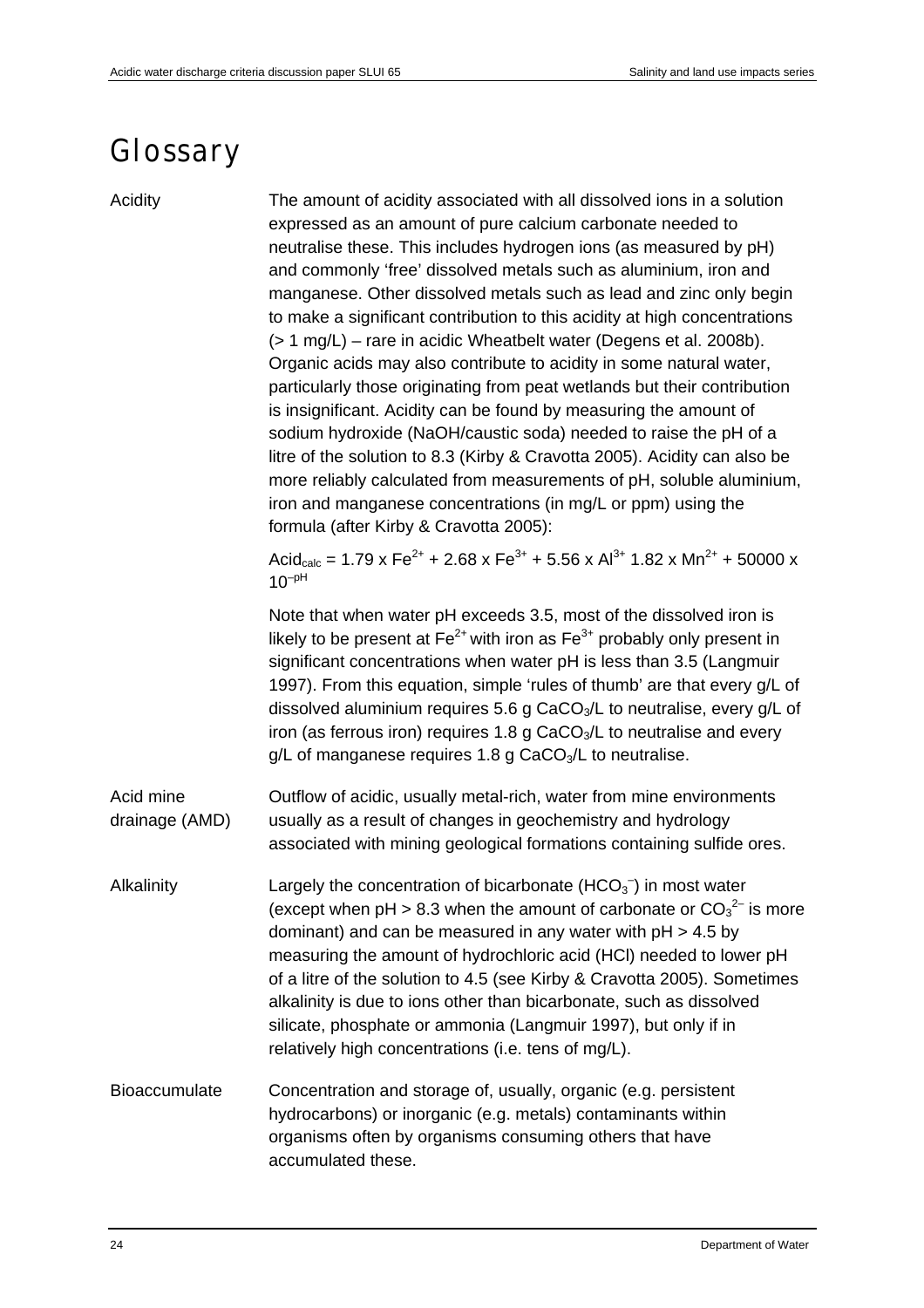| Criterion                                          | A standard or test on which a judgment or decision can be based.                                                                                                                                                                                                                                                                                                                                                                                                                                                                                                                                                                                                                                                       |
|----------------------------------------------------|------------------------------------------------------------------------------------------------------------------------------------------------------------------------------------------------------------------------------------------------------------------------------------------------------------------------------------------------------------------------------------------------------------------------------------------------------------------------------------------------------------------------------------------------------------------------------------------------------------------------------------------------------------------------------------------------------------------------|
| Dissolved metal                                    | Concentration of metals that remains in water after being filtered<br>through 0.45 µm filter membrane.                                                                                                                                                                                                                                                                                                                                                                                                                                                                                                                                                                                                                 |
| Metal acidity                                      | Term applied to the acidity due to dissolved metals in acidic water<br>(commonly aluminium, iron and to a lesser extent manganese in<br>Wheatbelt water).                                                                                                                                                                                                                                                                                                                                                                                                                                                                                                                                                              |
| Net acidity (or net<br>acidic)                     | This property of water accounts for dissolved alkalinity (such as<br>bicarbonate or carbonate) in describing the degree of acidity in water.<br>Some groundwater and water from treatment systems at pH > 4.5 can<br>contain both dissolved acidity (as mineral acidity) and alkalinity.                                                                                                                                                                                                                                                                                                                                                                                                                               |
|                                                    | Net acidity = $\text{acidity}_{\text{calc}}$ – alkalinity                                                                                                                                                                                                                                                                                                                                                                                                                                                                                                                                                                                                                                                              |
|                                                    | measured in each case as units of $CaCO3$ equivalent/L. See also –<br>Acidity and Alkalinity.                                                                                                                                                                                                                                                                                                                                                                                                                                                                                                                                                                                                                          |
| No observable<br>effect<br>concentration<br>(NOEC) | The highest concentration of contaminants in a toxicity test series at<br>which test organisms are unaffected compared with organisms in a<br>control (untreated) treatment.                                                                                                                                                                                                                                                                                                                                                                                                                                                                                                                                           |
| рH                                                 | This is a measure of the concentration of hydrogen ions $(H^+)$ in water,<br>measured on a scale of 1 to 14, where the mid-point 7 is neutral. In<br>technical terms, pH values are calculated as the negative of the base-<br>10 logarithm of the hydrogen ion concentration. In practical terms, this<br>means that each unit change in pH represents a 10-fold change in<br>hydrogen ion concentration so that, for example, a fall in pH from 4 to<br>3 represents a 10-fold increase in hydrogen ion concentration. The<br>measure also applies to soils and muds, but only because pH is<br>measured in the water held in the pores of these materials (i.e. it is not<br>possible to measure pH in a dry soil). |
| Primary salinity                                   | Land and water salinity occurring in a landscape as a result of natural<br>hydrological processes unaffected by human change in the landscape.                                                                                                                                                                                                                                                                                                                                                                                                                                                                                                                                                                         |
| Regolith                                           | All the soil and geological materials above fresh bedrock (including<br>transported unweathered rocks).                                                                                                                                                                                                                                                                                                                                                                                                                                                                                                                                                                                                                |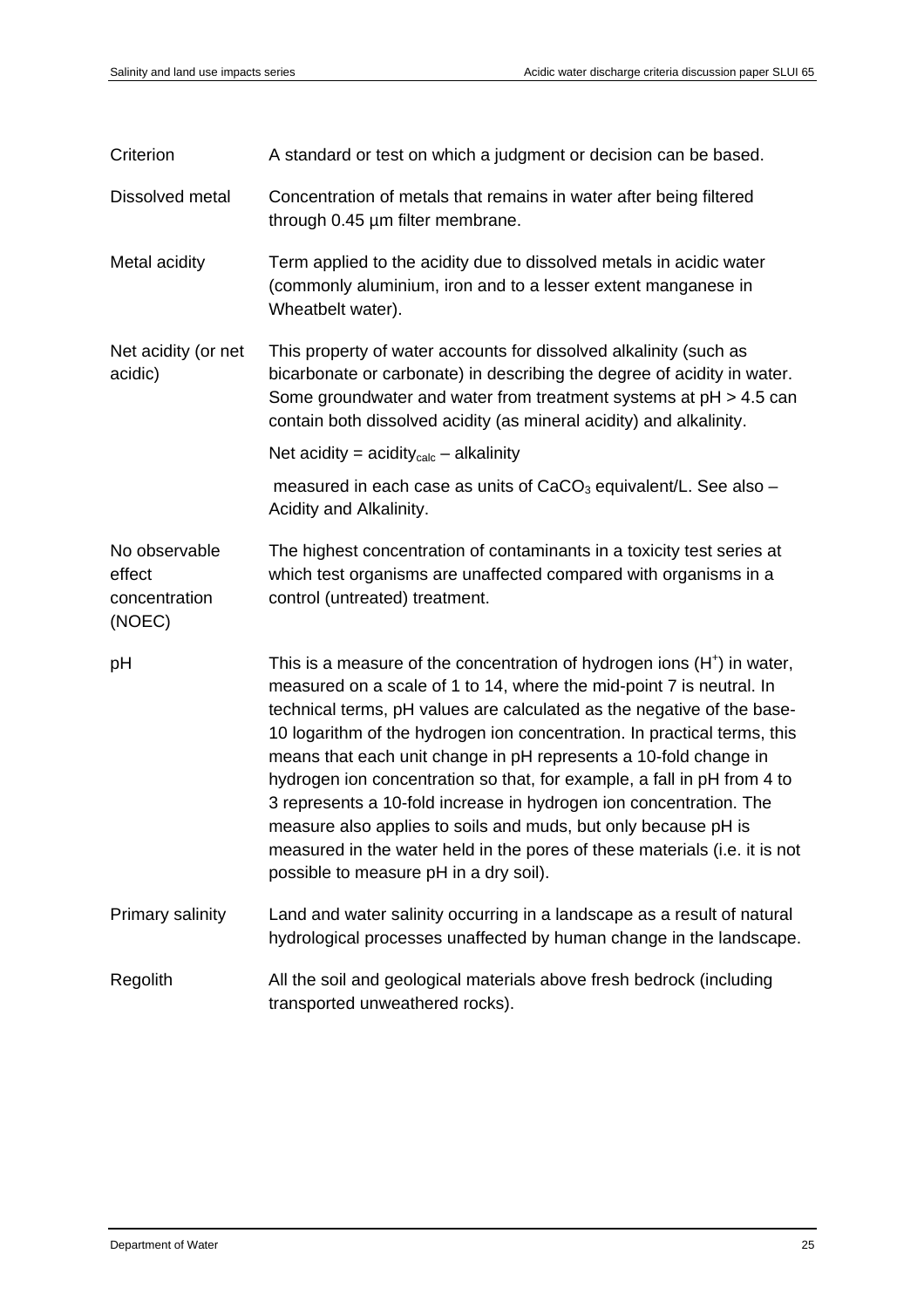| Salinity (water)               | This is a measure of the total soluble (or dissolved) salt (TDS) in water.<br>This is sometimes measured by weighing the residue after completely<br>drying a sample of filtered water. This material is often mostly a mix of<br>predominantly sodium, calcium, potassium, magnesium as chloride,<br>sulfate and bicarbonate (for alkaline waters) salts expressed as a<br>weight per volume of water (mg/L).                                |
|--------------------------------|-----------------------------------------------------------------------------------------------------------------------------------------------------------------------------------------------------------------------------------------------------------------------------------------------------------------------------------------------------------------------------------------------------------------------------------------------|
|                                | Salinity can also be calculated by summing the major ions (as in this<br>report) or estimated from measurements of electrical conductivity (EC)<br>by normalising to a measurement equivalent to water at 25 °C (often<br>called temperature compensation) and converting to TDS by<br>multiplying the temperature compensated EC by 5.072 for EC 0-261<br>mS/m, by 5.889 for EC 261-1701 mS/m and by 7.820 for EC greater<br>than 1701 mS/m. |
| Secondary salinity             | Land and water salinity caused by changes in the hydrology of a<br>landscape due to human activities (e.g. clearing perennial vegetation).<br>In south-western WA, clearing perennial vegetation has typically<br>increased recharge to groundwater causing rising watertables,<br>increased mobilisation of salts and increased discharge of<br>groundwater to soil, waterways and lakes.                                                    |
| Toxicity (or<br>toxicological) | Potential for a constituent in waters (also soils/sediments or air) that<br>with increasing concentration causes chemical or physical stress in an<br>organism by disrupting the natural biochemistry, physiology or<br>behaviour of the organism.                                                                                                                                                                                            |
| Wheatbelt                      | Agricultural zone of south-west Western Australia used mainly for<br>broadacre cropping and sheep farming generally occurring in the area<br>where annual rainfall is between 500 mm and 320 mm.                                                                                                                                                                                                                                              |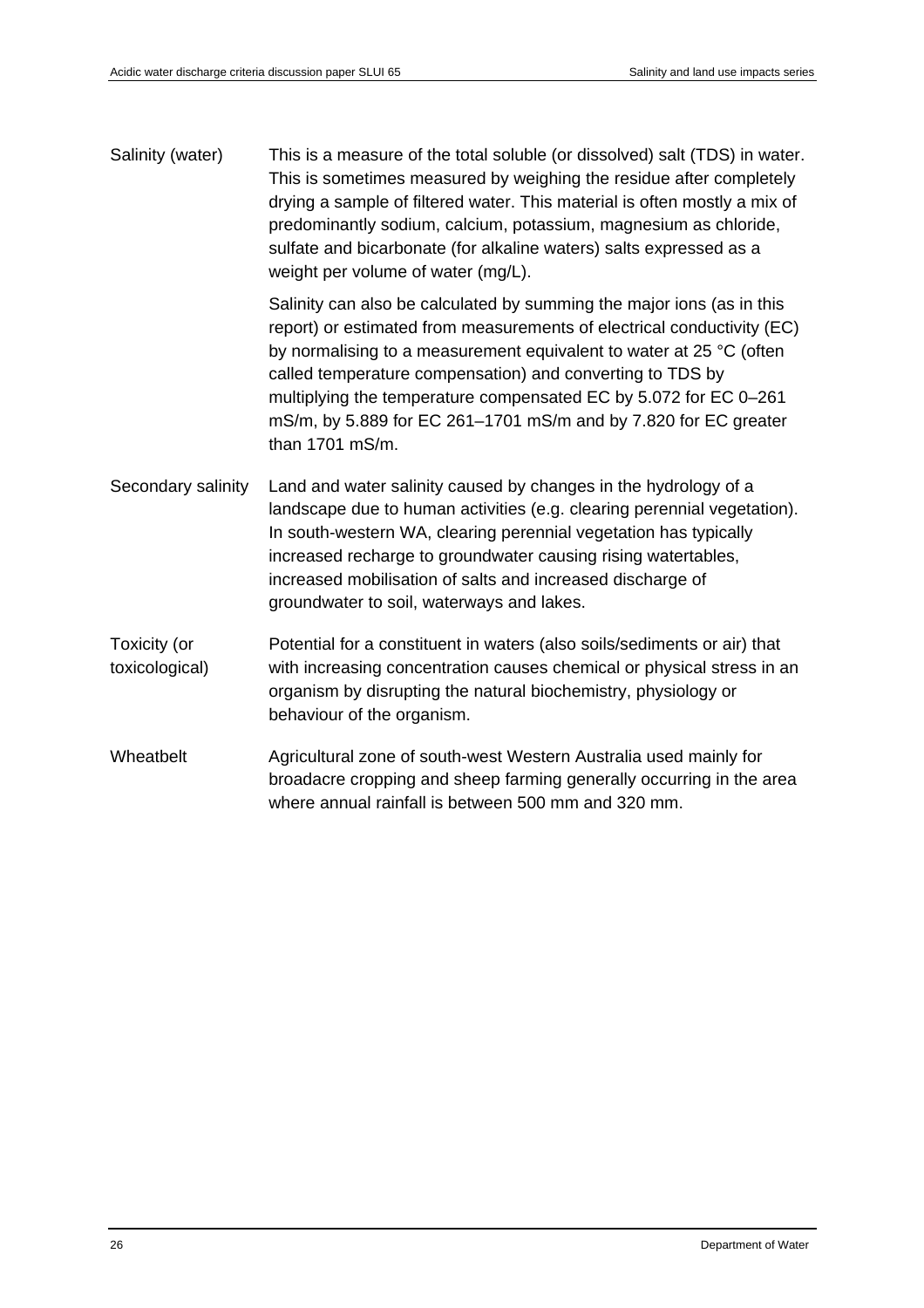# References

- ANZECC (Australia & New Zealand Environment and Conservation Council) and ARMCANZ (Agriculture and Resource Management Council of Australia and New Zealand) 2000a, *Australian and New Zealand Guidelines for Fresh and Marine Water Quality: Volume 1*, Agriculture & Resource Management Council of Aust. and New Zealand, Canberra.
- ANZECC (Australia & New Zealand Environment and Conservation Council) and ARMCANZ (Agriculture and Resource Management Council of Australia and New Zealand) 2000b, *Australian and New Zealand Guidelines for Fresh and Marine Water Quality: Volume 2 (Chapter 8), Aquatic Ecosystems – Rationale and Background Information Section 8.2 Physical and Chemical Stressors*, Agriculture & Resource Management Council of Aust. and New Zealand, Canberra.
- ANZECC (Australia & New Zealand Environment and Conservation Council) and ARMCANZ (Agriculture and Resource Management Council of Australia and New Zealand) 2000c, *Australian and New Zealand Guidelines for Fresh and Marine Water Quality: Volume 2 (Chapter 8), Aquatic Ecosystems – Rationale and Background Information Section 8.3 Toxicants*, Agriculture & Resource Management Council of Aust. and New Zealand, Canberra.
- Caccetta, P, Dunne, R, George, R, & McFarlane, D 2010, 'A methodology to estimate the future extent of dryland salinity in the southwest of Western Australia', *Journal of Environmental Quality,* vol. 39, pp. 26–34.
- Davis, JA, McGuire, M, Halse, SA, Hamilton, D, Horwitz, P, McComb, AJ, Froend, R, Lyons, M & Sim, L 2003, 'What happens when you add salt: predicting impacts of secondary salinisation on shallow aquatic ecosystems using an alternative states model', *Australian Journal of Botany*, vol. 51, pp. 715–724.
- Degens, B 2009, *Proposed guidelines for treating acidic drain water in the Avon catchment: adapting acid mine drainage treatment systems for saline acidic drains, Western Australia*, Salinity and land use impacts series, SLUI 54, Department of Water.
- Degens, B, Fitzpatrick, R, Douglas, G & Hicks, W 2008a, 'Geochemical risks associated with disposal of acidic waters to lakes', in: P Shand & B Degens (eds), *Avon catchment acid ground-water: geochemical risk assessment*, CRC-LEME Open File Report 191, CSIRO Exploration and Mining, Bentley, WA, pp. 35–44.
- Degens, B & Shand, P 2010, *Assessment of acidic saline groundwater hazard in the Western Australian Wheatbelt: Yarra Yarra, Blackwood and South Coast*, CSIRO Water for a Healthy Country National Research Flagship, CSIRO, Adelaide, SA.
- Degens, BP, Shand, P, Fitzpatrick, RW, George, RG, Rogers, SL & Smith, M 2008b, 'Avon basin, WA Wheatbelt: An overview of geochemical risks of saline acidic discharge from deep drains used to manage dryland salinity in Western Australia', in: R Fitzpatrick & P Shand (eds), *Inland acid sulfate soil systems across Australia,* CRC LEME Open File Report No. 249 (Thematic Volume), CRC LEME, Perth, Australia, pp. 169–175.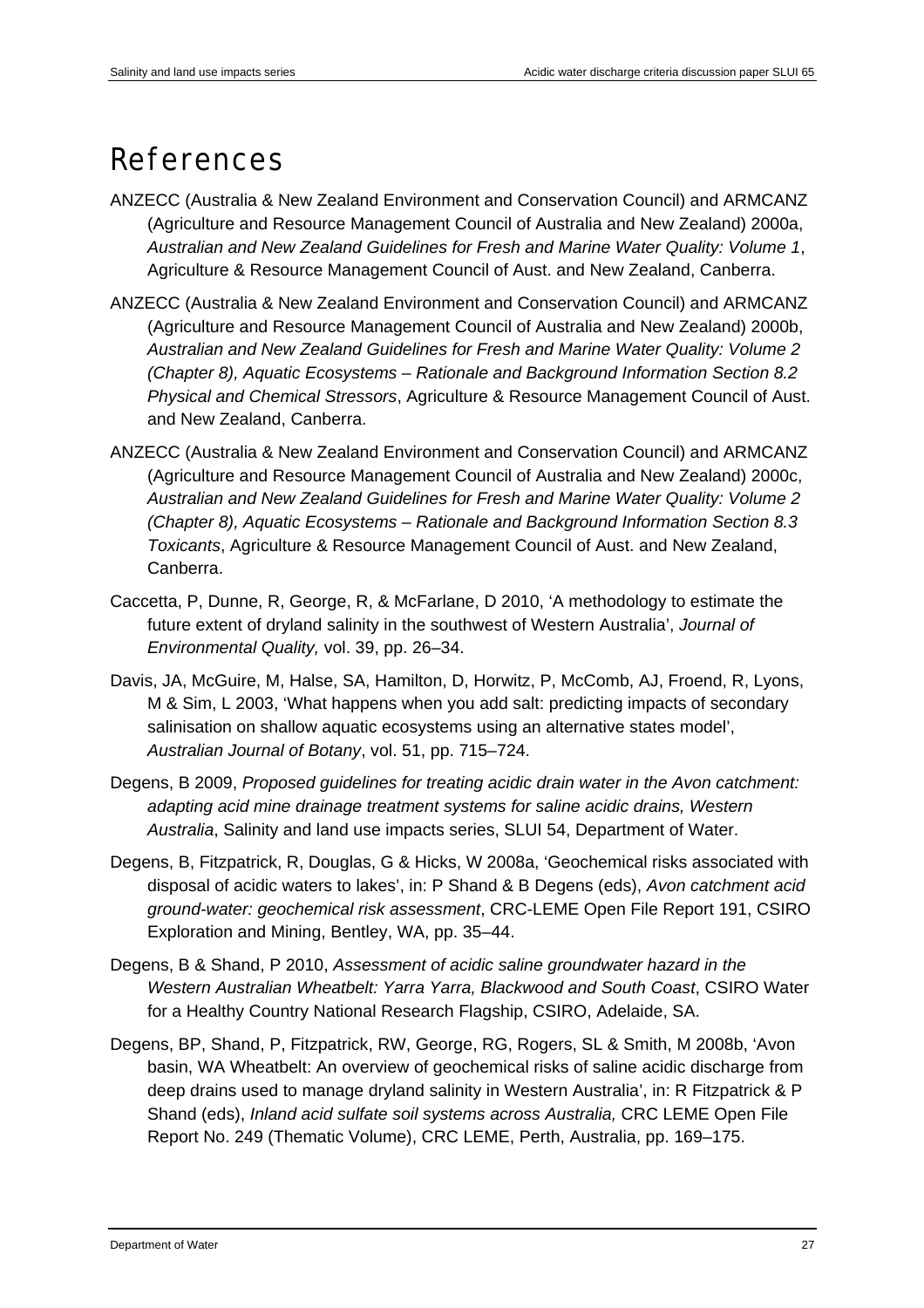- Department of Environment and Conservation 2009, *Draft treatment and management of acid sulfate soils and water in acid sulfate soil landscapes*, Acid sulfate soil guideline series, January 2009, Department of Environment and Conservation, Government of Western Australia.
- Department of Environment and Conservation 2010, *Assessment levels for soil, sediment and water, Contaminated sites management series (version 4, revision 1)*, Department of Environment and Conservation, accessible at: www.environment.wa.gov.au.
- Department of Water 2013, *Policy framework for inland drainage*, Department of Water, Perth.
- Ecotox Services Australasia 2011, *Ecotoxicological assessment of acidic surface drainage waters from the Western Australian Wheatbelt: Department of Water test report,* Report No. PR0657.
- EPHC (Environment Protection and Heritage Council) & NRMMC (Natural Resource Management Ministerial Council) 2011, *National guidance for the management of acid sulfate soils in inland aquatic ecosystems*, The Environment Protection & Heritage Council and the Natural Resource Management Ministerial Council, Canberra, accessible at: http://www.environment.gov.au/water/publications/quality/guidance-formanagement-of-acid-sulfate-soils.html.
- Gensemer, RW & Playle, RC 1999, 'The bioavailability and toxicity of aluminium in aquatic environments', *Critical Reviews in Environmental Science and Technology*, vol. 29, pp. 315–450.
- Gosavi, K, Sammut, J, Gifford, S & Jankowskic, J 2004, 'Macroalgal biomonitors of trace metal contamination in acid sulfate soil aquaculture ponds', *Science of the Total Environment*, vol. 324, pp. 25–39.
- Gray, NF 1997, 'Environmental impact and remediation of acid mine drainage: a management problem', *Environmental Geology*, vol. 30, pp. 62–71.
- Halse, SA 2004, 'Biological impacts of drainage disposal in wetlands of the Western Australian Wheatbelt', in: S Dogramaci & A Waterhouse (eds), 1st *National salinity engineering conference,* November 2004, Perth, Western Australia, Institution of Engineers, Australia, pp. 373–378.
- Havas, M & Rosseland, BO 1995, 'Response of zooplankton, benthos and fish to acidification: an overview', *Water, Air and Soil Pollution*, vol. 85, pp. 51–62.
- Jones, SM, Francis, CJ, Halliday DL & Leung, AE 2009, *The potential effects of groundwater disposal on the biota of wetlands in the Wheatbelt, Western Australia*, prepared for the Avon Catchment Council by the Department of Environment and Conservation, Perth.
- Kingwell, R & Cook, S 2007, 'Farmers' attitudes and investment intentions regarding land drainage in a salinising Australian landscape', *The International Journal of Interdisciplinary Social Sciences*, vol. 2, pp. 169–185.
- Kirby, CS & Cravotta, CA 2005, 'Net alkalinity and net acidity 1: Theoretical considerations', *Applied Geochemistry*, vol. 20, pp. 1920–1940.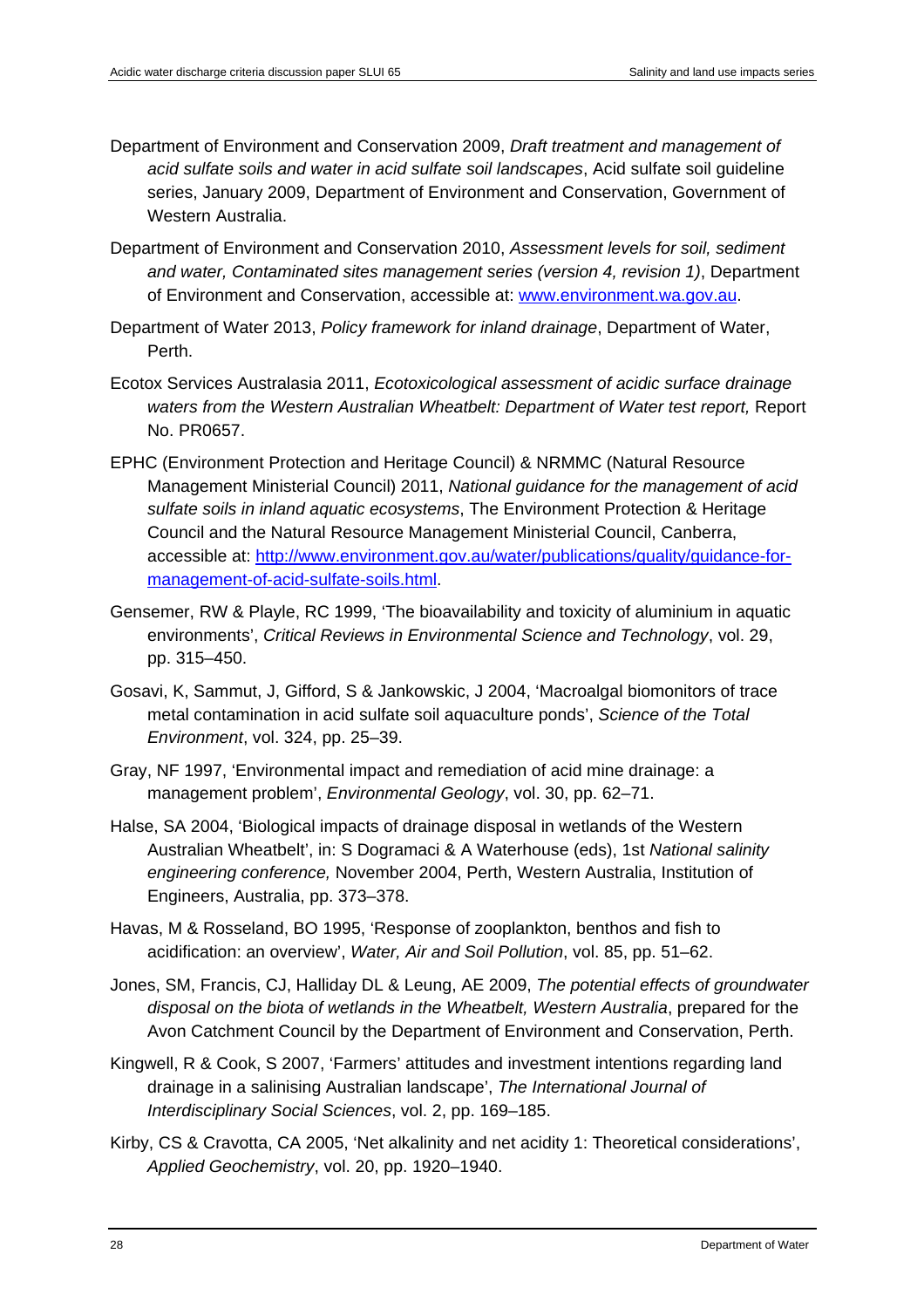- Langmuir, D 1997, *Aqueous environmental chemistry, Upper Saddle River*, NJ, Prentice-Hall, 600p.
- Lillicrap, A & George, R 2010, *The distribution and origins of acid groundwaters in the South West agricultural area*, Resource Management Technical Report 362, Department of Agriculture and Food, Perth.
- Ljung, K, Maley, F, Cook, A & Weinstein, P 2009, 'Acid sulfate soils and human health a millenium ecosystem assessment', *Environment International*, vol. 35, pp. 1234–1242.
- Mayer, XM, Ruprecht, JM & Bari, MA 2005, *Stream salinity status and trends in south-west Western Australia*, Salinity and land use impacts series, Report No. SLUI 38, Department of Environment (now Department of Water), Perth.
- McDonald, DM, Webb, JA & Taylor, J 2006, 'Chemical stability of acid rock drainage treatment sludge and implications for sludge management', *Environmental Science and Technology*, vol. 40, no. 6, pp. 1984–1990.
- McMahon, BR & Doyle, JE 1997, 'Acid exposure in euryhaline environments: ion regulation and acid tolerance in larval and adult *Artemia franciscana*', *Hydrobiologia*, vol. 352, pp.  $1 - 7$ .
- Peiffer, S, Oldham, C, Salmon, U, Lillicrap, A & Küsel, K 2009 'Does iron cycling trigger generation of acidity in groundwaters of Western Australia?', *Environmental Science and Technology,* vol. 43, pp. 6548–6552.
- Phippen, B, Horvath, C, Nordin, R & Nagpal, N 2008, *Ambient water quality guidelines for iron*, Ministry of Environment, Province of British Columbia.
- Pinder, AM, Halse, SA, McRae, JM & Shiel, RJ 2004, 'Aquatic invertebrate assemblages of wetlands and rivers in the Wheatbelt region of Western Australia', *Records of the Western Australian Museum,* vol 67, pp. 7–37.
- PIRAMID Consortium 2003, *Engineering guidelines for the passive remediation of acidic and/or metalliferous mine drainage and similar wastewaters*, Hydrogeochemical Engineering Research and Outreach, Newcastle upon Tyne, UK, accessible at: http://www.ncl.ac.uk/environment/research/PIRAMID.htm.
- Rainbow, PS 1996, 'Heavy metals in aquatic invertebrates', in WN Beyer, GH Heinz & AW Redmon-Norwood (eds), *Environmental contaminants in wildlife*, CRC Press, Boca Raton, Florida, pp. 405–426.
- Ruprecht, JK, Ali, R & Hatton, T 2004, 'Regional drainage evaluation Avon River Basin', in S Dogramaci & A Waterhouse (eds), *1st National salinity engineering conference*, November 2004, Perth, Western Australia, Institution of Engineers, Australia, pp. 331– 336.
- Sammut, J, Melville, MD, Callinan, RB & Fraser, G 1995, 'Estuarine acidification: impacts on aquatic biota of draining acid sulphate soils', *Australian Geographical Studies*, vol. 33, pp. 89–100.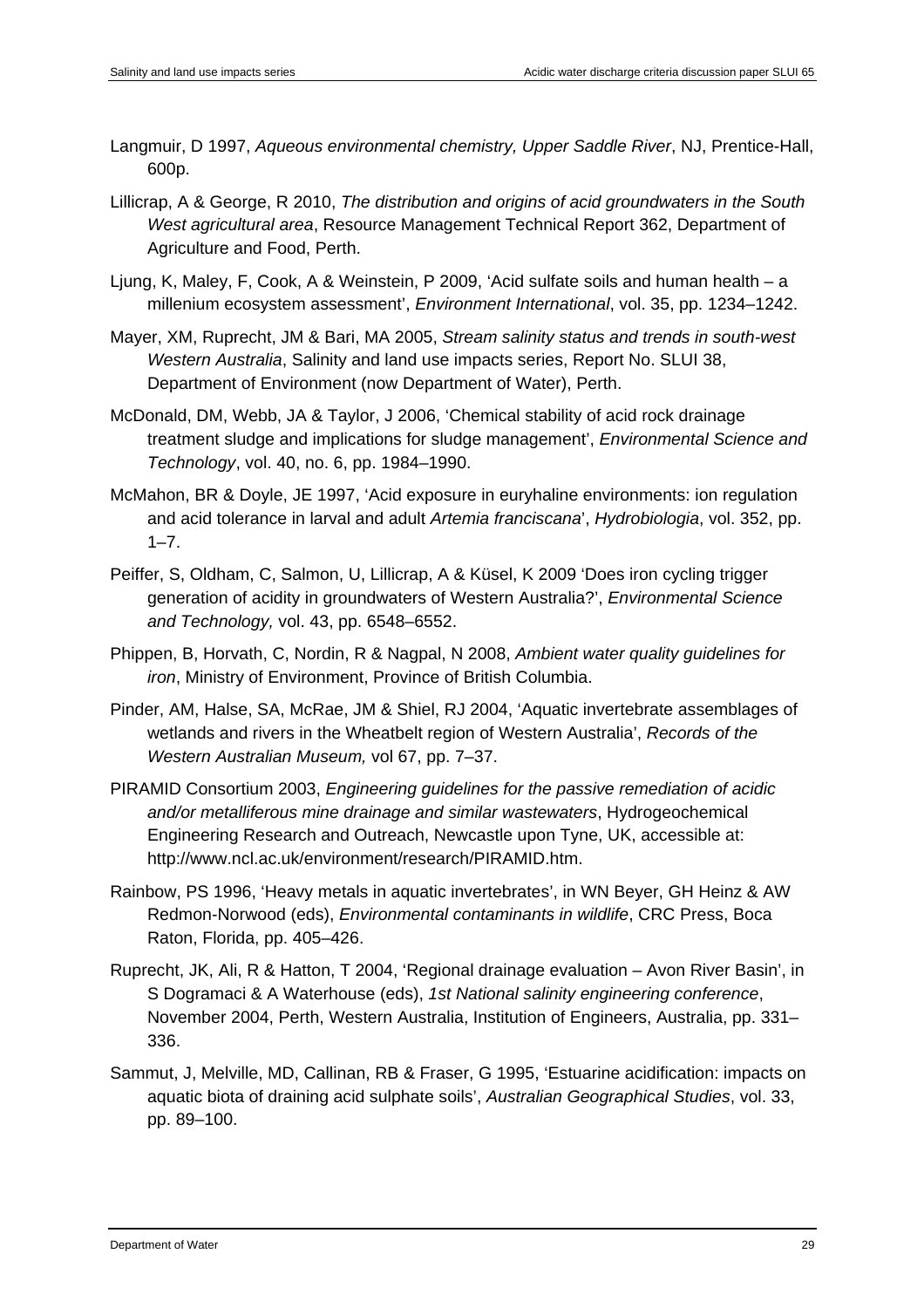- Shand, P & Degens, B 2008, *Avon catchment acid ground-water: geochemical risk assessment*, CRC-LEME Open File Report 191, CSIRO Exploration and Mining, Bentley, WA.
- Sim, LL, Davis, JA, Chambers, JM & Strehlow, K 2006a, 'Ecological regime shifts in salinised wetland systems. I. Salinity thresholds for the loss of submerged macrophytes', *Hydrobiologia,* vol. 573, pp. 89–107.
- Sim, LL, Davis, JA, Chambers, JM & Strehlow, K 2006b, 'Ecological regime shifts in salinised wetland systems. II. Factors affecting the dominance of benthic microbial communities', *Hydrobiologia*, vol. 573, pp. 109–131.
- Stewart, B, Strehlow, K & Davis, J 2009, 'Impacts of deep open drains on water quality and biodiversity of receiving waterways in the wheatbelt of Western Australia', *Hydrobiologia*, vol. 619, pp. 103–118.
- Sullivan, LA & Bush, RT 2004, 'Iron precipitate accumulations associated with waterways in drained acid sulfate soil landscapes of eastern Australia', *Marine and Freshwater Research*, vol. 55, no. 7, pp. 727–736.
- Sutcliff, DW & Hildrew, AG 1989, 'Invertebrate communities in acid streams' in R Morris, EW Taylor, DJA Brown & JA Brown (eds), *Acid toxicity and aquatic animals*, Society for Experimental Biology Seminar Series 34, Cambridge University Press, Cambridge, pp. 13–29.
- Timms, BV 2005, 'Salt lakes in Australia: present problems and prognosis for the future', *Hydrobiologia*, vol. 552, pp. 1–15.
- Waiser, MJ & Robarts, RD, 2009, 'Saline Inland Waters', in GE Likens (ed.), *Encyclopedia of Inland Waters,* Elsevier Inc., Dordrecht, Netherlands, pp. 634–644.
- Wang, W 1987, 'Factors affecting metal toxicity to (and accumulation by) aquatic organisms – overview', *Environmental International*, vol. 123, pp. 437–457.
- Younger, PL, Banwart, SA & Hedin, RS 2002, *Mine water: hydrology, pollution, remediation*, London, Kluwer Academic Publishers.